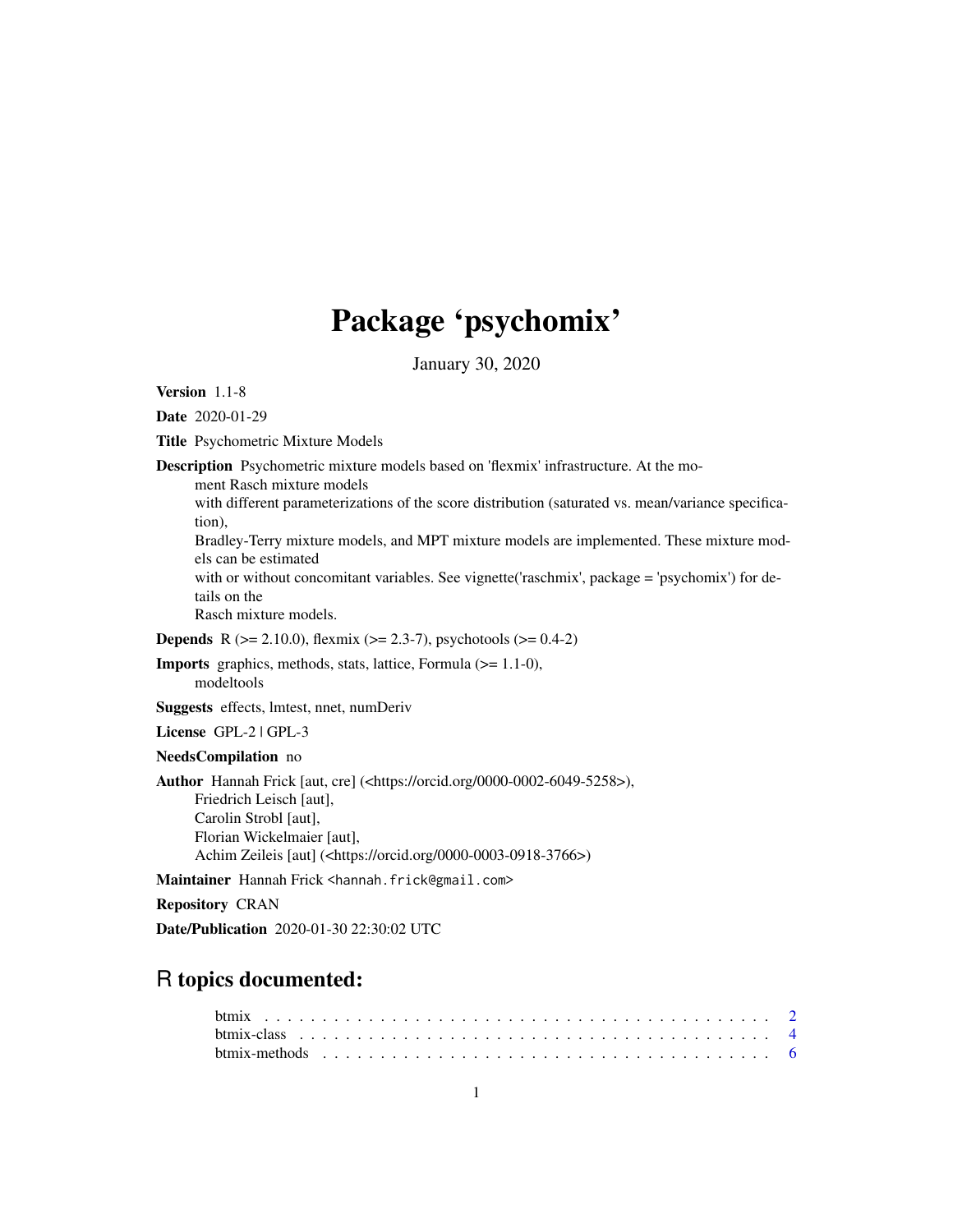#### <span id="page-1-0"></span> $2$  btmix

| Index | 24 |
|-------|----|

<span id="page-1-1"></span>

btmix *Finite Mixtures of Bradley-Terry Models*

#### Description

Fit finite mixtures of Bradley-Terry models for paired comparisons data via maximum likelihood with the EM algorithm.

#### Usage

```
btmix(formula, data, k, subset, weights,
         nrep = 3, cluster = NULL, control = NULL,
         verbose = TRUE, drop = TRUE, unique = FALSE, which = NULL,
         type = c("loglin", "logit"), ref = NULL, undecided = NULL,
         position = NULL, ...)FLXMCbtreg(formula = . ~ ~ \sim ., type = c("loglin", "logit"), ref = NULL,
```

```
undecided = NULL, position = NULL, ...)
```

| formula      | Symbolic description of the model (of type $y \sim 1$ or $y \sim x$ ).                                                                                                                                                                                                       |
|--------------|------------------------------------------------------------------------------------------------------------------------------------------------------------------------------------------------------------------------------------------------------------------------------|
| data, subset | Arguments controlling formula processing.                                                                                                                                                                                                                                    |
| k            | A vector of integers indicating the number of components of the finite mixture;<br>passed in turn to the k argument of stepFlexmix.                                                                                                                                          |
| weights      | An optional vector of weights to be used in the fitting process; passed in turn to<br>the weights argument of flexmix.                                                                                                                                                       |
| nrep         | Number of runs of the EM algorithm.                                                                                                                                                                                                                                          |
| cluster      | Either a matrix with k columns of initial cluster membership probabilities for<br>each observation; or a factor or integer vector with the initial cluster assignments<br>of observations at the start of the EM algorithm. Default is random assignment<br>into k clusters. |
| control      | An object of class "FLXcontrol" or a named list; controls the EM algorithm<br>and passed in turn to the control argument of flexmix.                                                                                                                                         |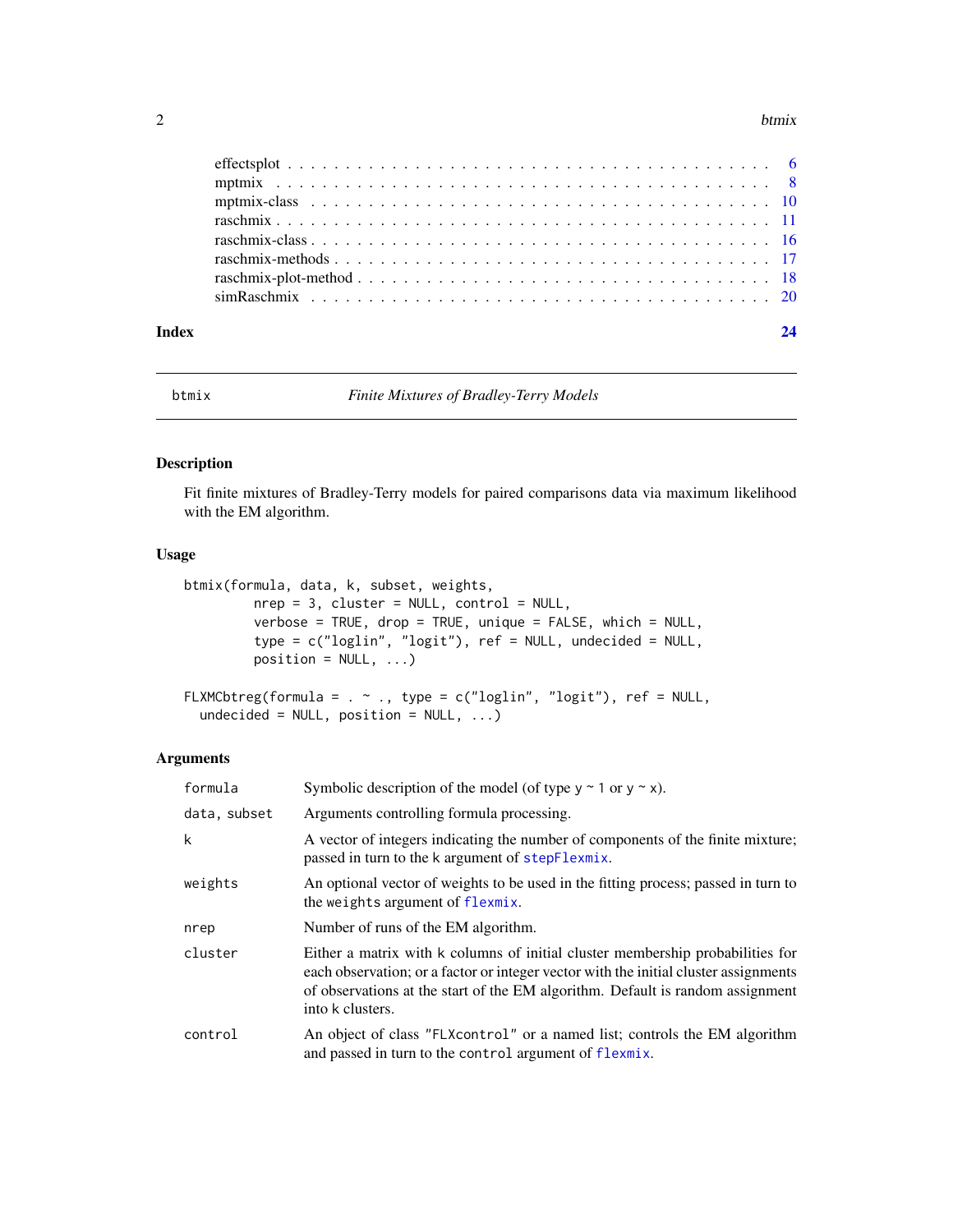#### <span id="page-2-0"></span>btmix 3

| verbose   | A logical; if TRUE progress information is shown for different starts of the EM<br>algorithm.                                                                                       |
|-----------|-------------------------------------------------------------------------------------------------------------------------------------------------------------------------------------|
| drop      | A logical; if TRUE and k is of length 1, then a single raschmix object is returned<br>instead of a stepRaschmix object.                                                             |
| unique    | A logical; if TRUE, then unique () is called on the result; for details see stepFlexmix.                                                                                            |
| which     | number of model to get if k is a vector of integers longer than one. If character,<br>interpreted as number of components or name of an information criterion.                      |
| type      | Character. Should an auxiliary log-linear Poisson model or logistic binomial be<br>employed for estimation? The latter is only available if not undecided effects<br>are estimated. |
| ref       | Character or numeric. Which object parameter should be the reference category,<br>i.e., constrained to zero?                                                                        |
| undecided | Logical. Should an undecided parameter be estimated?                                                                                                                                |
| position  | Logical. Should a position effect be estimated?                                                                                                                                     |
| $\ddots$  | Currently not used.                                                                                                                                                                 |
|           |                                                                                                                                                                                     |

#### Details

Internally [stepFlexmix](#page-0-0) is called with suitable arguments to fit the finite mixture model with the EM algorithm.

FLXMCbtreg is the [flexmix](#page-0-0)-driver for Bradley-Terry mixture models.

The interface is designed along the same lines as [raschmix](#page-10-1) which is introduced in detail in Frick et al. (2012). However, the btmix function has not yet been fully tested and may change in future versions.

#### Value

Either an object of class "btmix" containing the best model with respect to the log-likelihood (if k is a scalar) or the one selected according to which (if specified and k is a vector of integers longer than 1) or an object of class "stepBTmix" (if which is not specified and k is a vector of integers longer than 1).

#### References

Bradley, R.A., and Terry, M.E. (1952). Rank Analysis of Incomplete Block Designs. I. The Method of Paired Comparisons. *Biometrika*, 39(3/4), 324–345.

Dörr, M. (2011). Bradley Terry Mixture Models: Theory, Implementation in R and Validation. Diploma Thesis, Ludwig-Maximilians-Universität München.

Frick, H., Strobl, C., Leisch, F., and Zeileis, A. (2012). Flexible Rasch Mixture Models with Package psychomix. *Journal of Statistical Software*, 48(7), 1–25. [http://www.jstatsoft.org/](http://www.jstatsoft.org/v48/i07/) [v48/i07/](http://www.jstatsoft.org/v48/i07/).

Grün, B., and Leisch, F. (2008). FlexMix Version 2: Finite Mixtures with Concomitant Variables and Varying and Constant Parameters. *Journal of Statistical Software*, 28(4), 1–35. [http://www.](http://www.jstatsoft.org/v28/i04/) [jstatsoft.org/v28/i04/](http://www.jstatsoft.org/v28/i04/).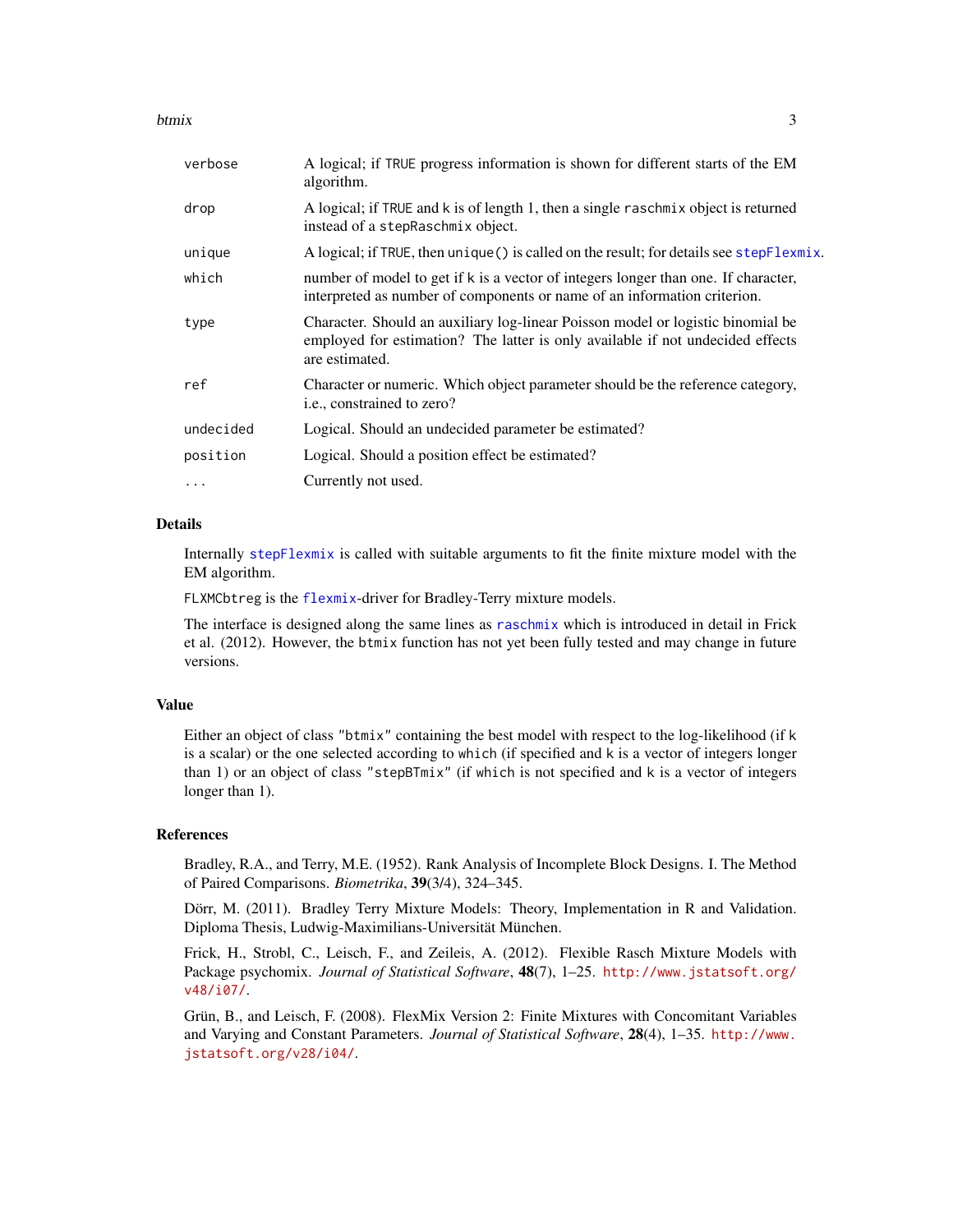<span id="page-3-0"></span>Leisch, F. (2004). FlexMix: A General Framework for Finite Mixture Models and Latent Class Regression in R. *Journal of Statistical Software*, 11(8), 1–18. [http://www.jstatsoft.org/v11/](http://www.jstatsoft.org/v11/i08/) [i08/](http://www.jstatsoft.org/v11/i08/).

#### See Also

[flexmix](#page-0-0), [stepFlexmix](#page-0-0)

#### Examples

```
## Data
data("GermanParties2009", package = "psychotools")
## omit single observation with education = 1
gp <- subset(GermanParties2009, education != "1")
gp$education <- factor(gp$education)
## Bradley-Terry mixture models
suppressWarnings(RNGversion("3.5.0"))
set.seed(1)
## fit models for k = 1, ..., 4 with concomitant variables
cm <- btmix(preference ~ gender + education + age + crisis,
  data = gp, k = 1:4, nrep = 3)
## inspect results
plot(cm)
## select model
cm4 < - getModel(cm, which = "4")## inspect mixture and effects
library("lattice")
xyplot(cm4)
effectsplot(cm4)
effectsplot(cm4, selection = "education")
## vis effects package directly
if(require("effects")) {
eff4 <- allEffects(cm4)
plot(eff4)
}
```
<span id="page-3-1"></span>btmix-class *Class "btmix"*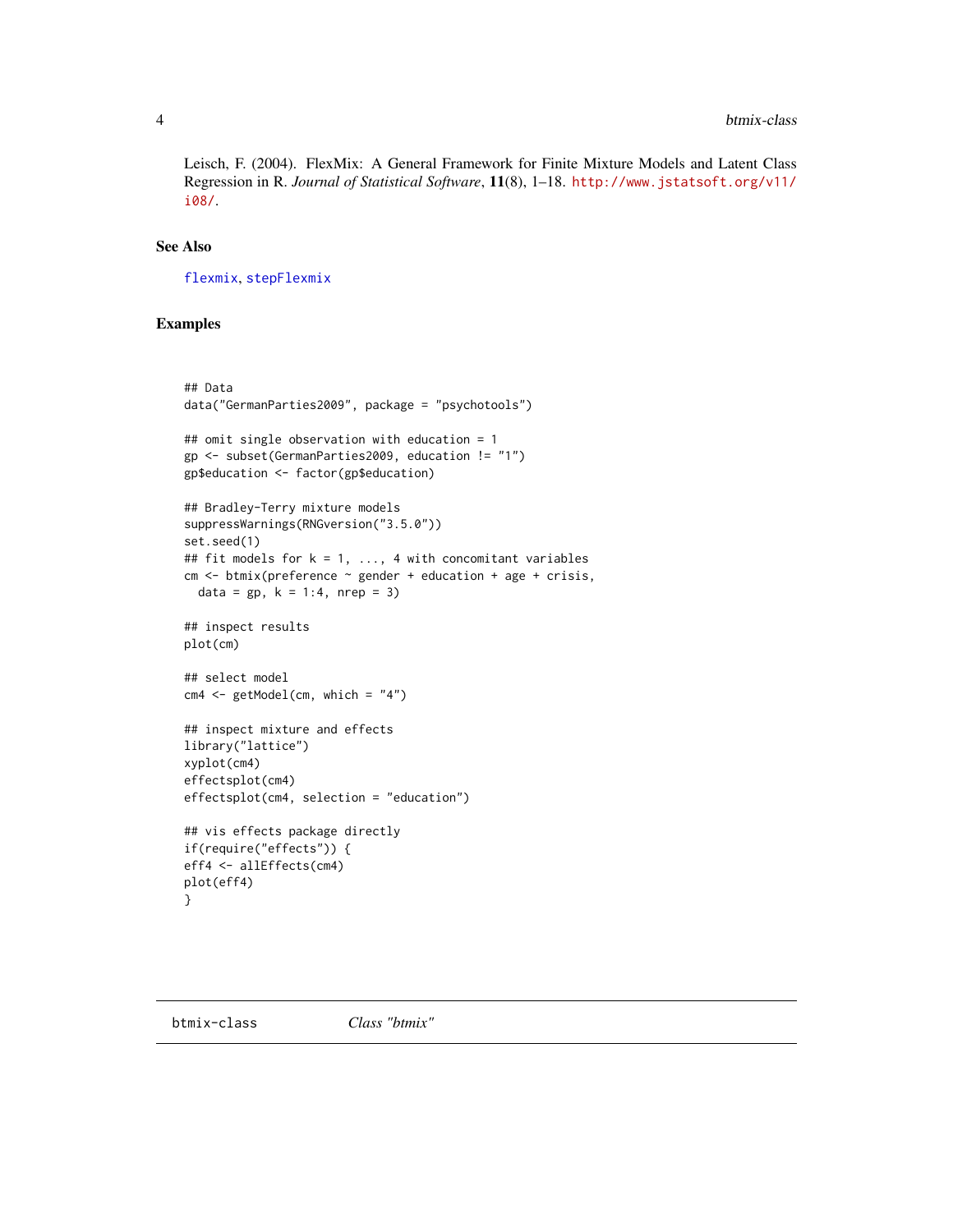#### <span id="page-4-0"></span>btmix-class 5

#### **Description**

A fitted [btmix](#page-1-1) model.

#### Slots

model: A FLXMC object for a Bradley-Terry mixture model prior: Numeric vector with prior probabilities of classes. posterior: Named list with elements scaled and unscaled, both matrices with one row per observation and one column per class. iter: Number of EM iterations. k: Number of classes after EM. k0: Number of classes at start of EM. cluster: Class assignments of observations. size: Class sizes. logLik: Log-likelihood at EM convergence. df: Total number of parameters of the model. components: List describing the fitted components using FLXcomponent objects. formula: Object of class "formula". control: Object of class "FLXcontrol". call: The function call used to create the object. group: Object of class "factor". converged: Logical, TRUE if EM algorithm converged. concomitant: Object of class "FLXP". weights: Optional weights of the observations. flx.call: Internal call to stepFlexmix nobs: Number of observations. labels: Labels of objects compared. mscale: Measurement scale of paired comparisons data. undecided: logical. Should an undecided parameter be estimated? ref: character or numeric. Which object parameter should be the reference category, i.e., constrained to zero? type: character. Should an auxiliary log-linear Poisson model or logistic binomial be employed for estimation? The latter is only available if not undecided effects are estimated. Extends

Class flexmix, directly.

#### Accessor Functions

The following functions should be used for accessing the corresponding slots:

clusters: Cluster assignments of observations.

posterior: A matrix of posterior probabilities for each observation.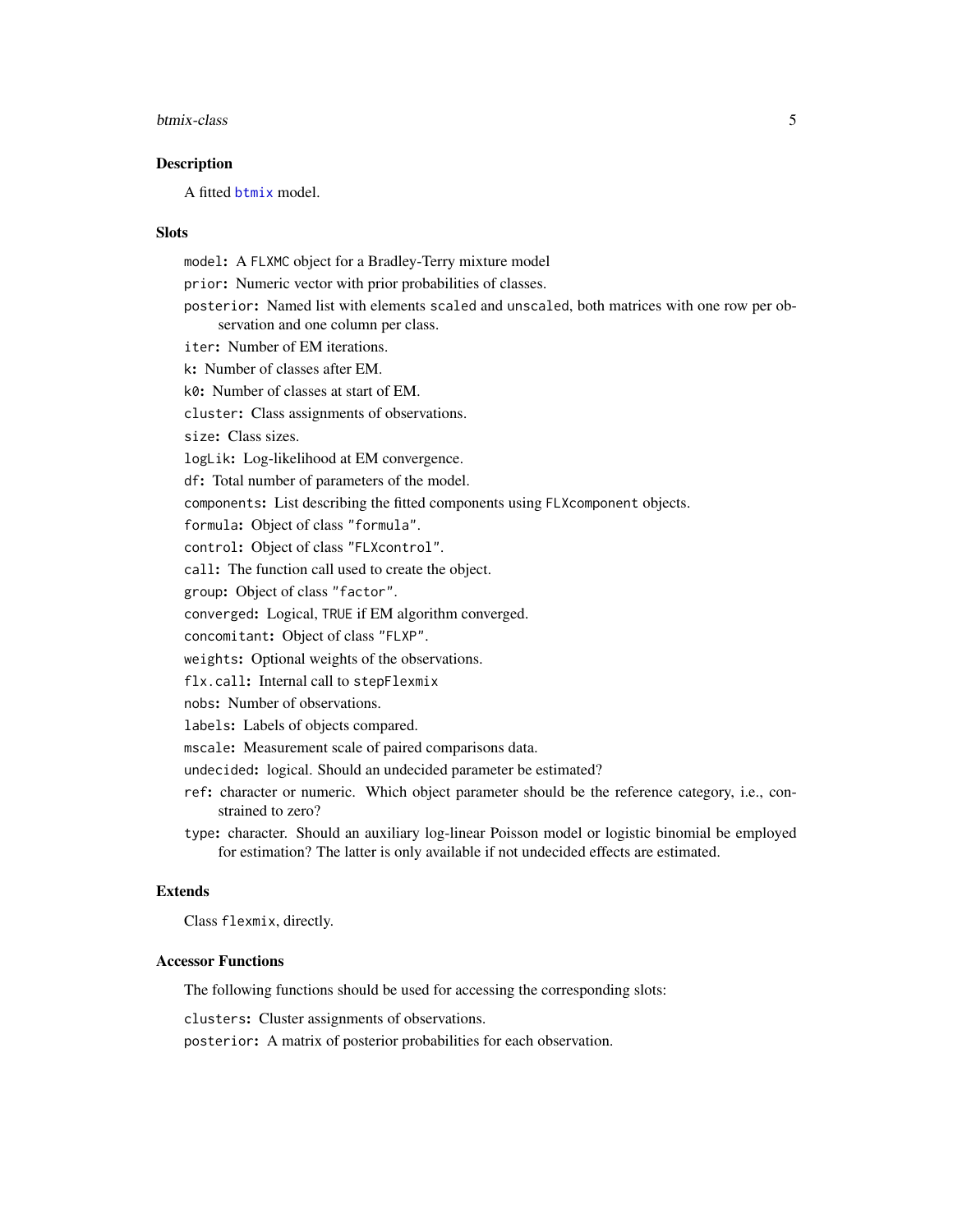<span id="page-5-0"></span>

### Description

Methods for [btmix-class](#page-3-1) objects.

#### Usage

```
## S4 method for signature 'btmix'
worth(object, component = NULL)
```
#### Arguments

| object    | An object of class "btmix".                                         |
|-----------|---------------------------------------------------------------------|
| component | Indicates which components are returned. Default is all components. |

#### Details

worth returns the worth parameters from the Bradley-Terry model.

| effectsplot |  | Effects Displays for Concomitant Variables in Finite Mixture Models |  |
|-------------|--|---------------------------------------------------------------------|--|
|-------------|--|---------------------------------------------------------------------|--|

### Description

Generic function for visualizing the effects of concomitant variables in finite mixture models.

#### Usage

effectsplot(object, ...)

| object                  | Fitted model object.                                         |
|-------------------------|--------------------------------------------------------------|
| $\cdot$ $\cdot$ $\cdot$ | Arguments passed to plot.eff, plot.efflist, or plot.effpoly. |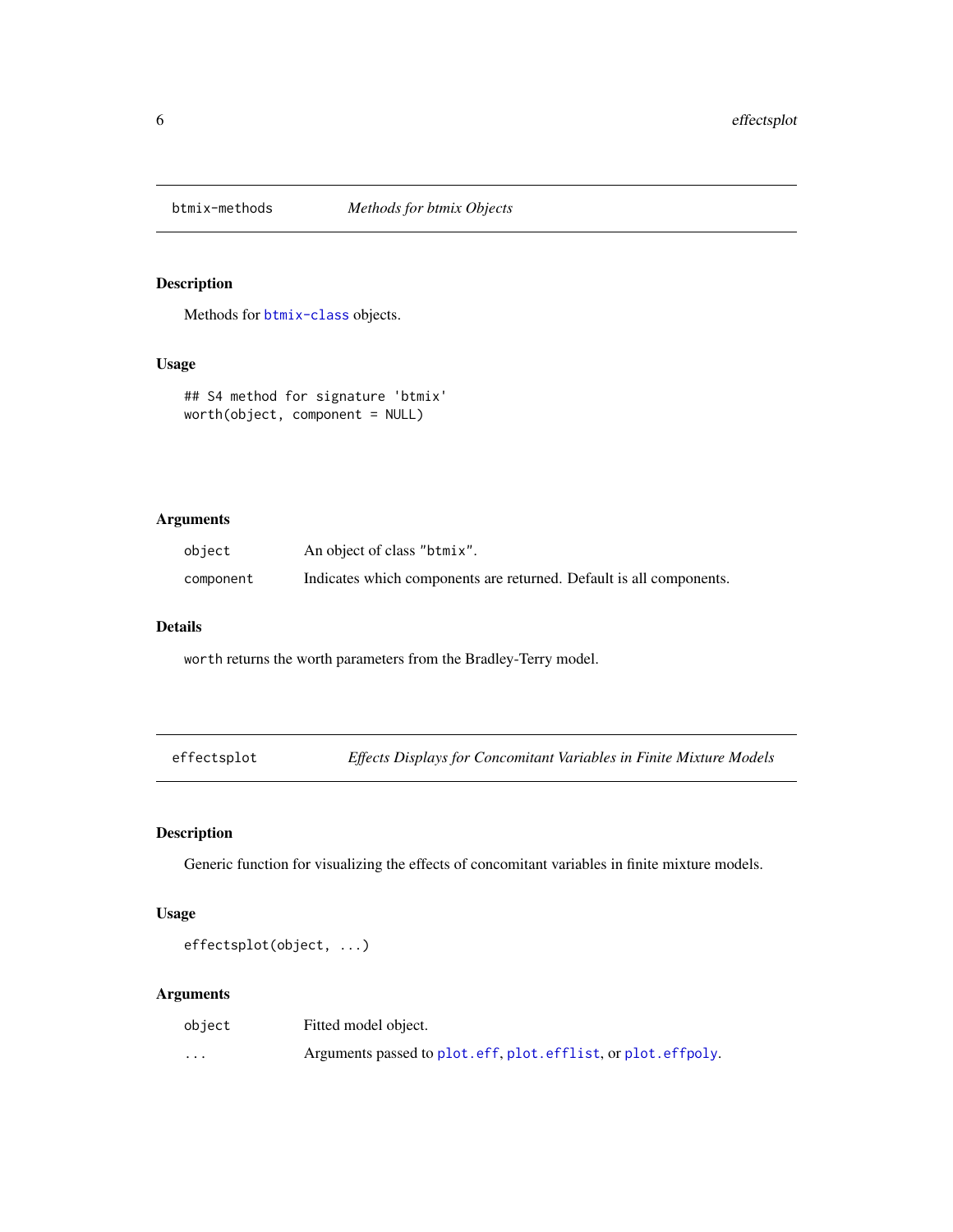#### <span id="page-6-0"></span>effectsplot 7

#### Details

effectsplot is set up to be both an S3 and S4 generic. The idea is that it provides the glue needed to extract the concomitant part from a mixture model: First, the concomitant model is refitted as a multinom object or glm object (in case of a mixture with two components). Second, [effect](#page-0-0) or [allEffects](#page-0-0) from the effects package is called to extract the effects of the concomitants. Third, the corresponding plot methods from the effects package create the display.

Currently, this is implemented for [raschmix](#page-10-1), [btmix](#page-1-1), and [mptmix](#page-7-1) objects. The interface is not yet fully tested and may change in future versions.

#### References

Fox, J. (2003). Effect Displays in R for Generalised Linear Models. *Journal of Statistical Software*, 8(15), 1–27. <http://www.jstatsoft.org/v08/i15/>

Fox, J., and Hong, J. (2009). Effect Displays in R for Multinomial and Proportional-Odds Logit Models: Extensions to the effects Package. *Journal of Statistical Software*, 32(1), 1–24. [http:](http://www.jstatsoft.org/v32/i01/) [//www.jstatsoft.org/v32/i01/](http://www.jstatsoft.org/v32/i01/)

#### See Also

[effect](#page-0-0), [allEffects](#page-0-0), [multinom](#page-0-0), [glm](#page-0-0)

#### Examples

```
## data on party preferences in Germany
## (omit single observation with education = 1)
data("GermanParties2009", package = "psychotools")
gp <- subset(GermanParties2009, education != "1")
gp$education <- factor(gp$education)
## fit Bradley-Terry mixture, see ?btmix for more details
## and a fully-worked example
suppressWarnings(RNGversion("3.5.0"))
set.seed(2)
cm4 \leftarrow btmix(preference \sim gender + education + age + crisis, data = gp, k = 4, nrep = 1)
## inspect mixture and effects
library("lattice")
xyplot(cm4)
effectsplot(cm4)
## vis effects package directly
if(require("effects")) {
eff4 <- allEffects(cm4)
plot(eff4)
}
```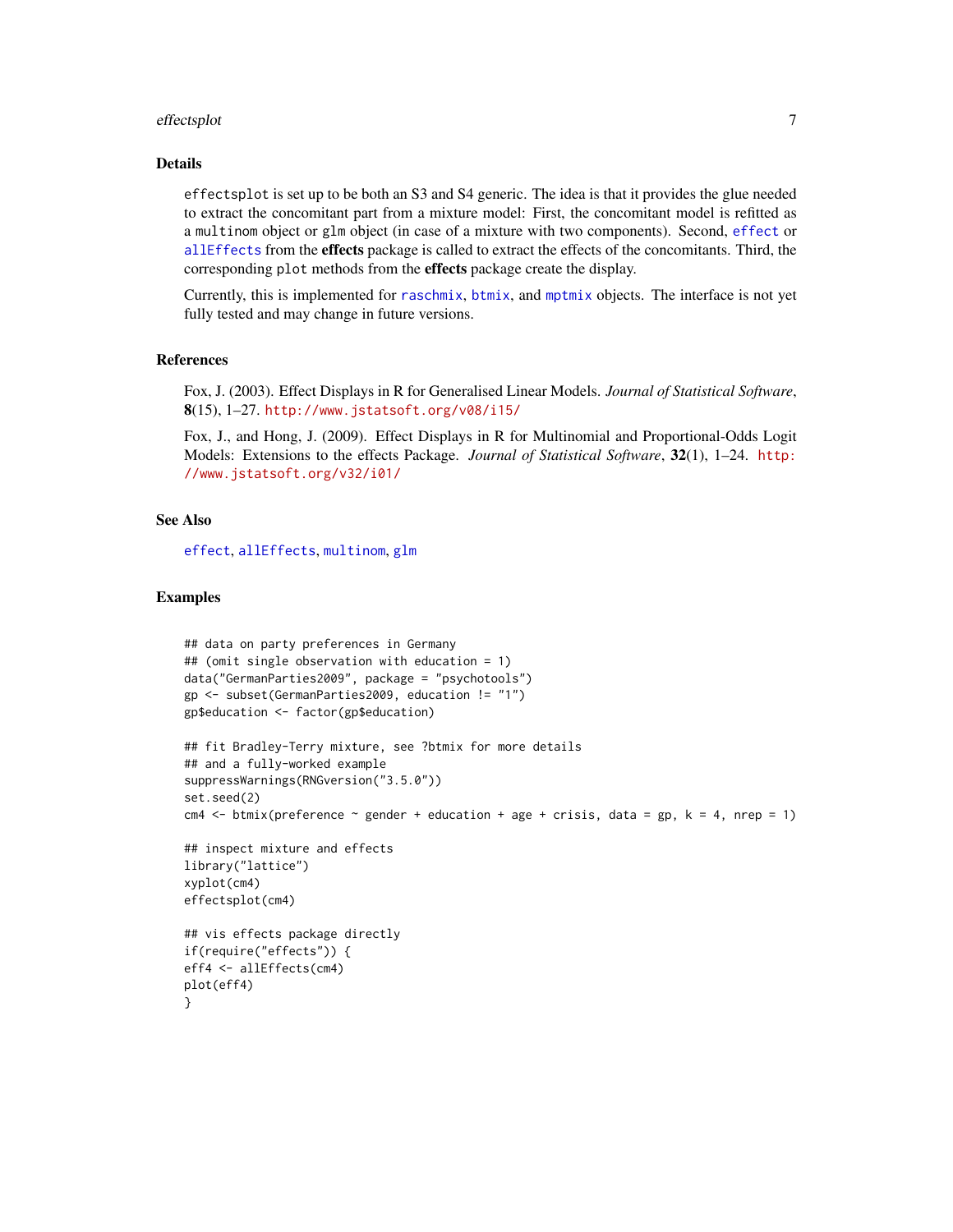#### <span id="page-7-1"></span><span id="page-7-0"></span>Description

Fit finite mixtures of multinomial processing tree (MPT) models via maximum likelihood with the EM algorithm.

#### Usage

```
mptmix(formula, data, k, subset, weights,
          nrep = 3, cluster = NULL, control = NULL,
          verbose = TRUE, drop = TRUE, unique = FALSE, which = NULL,
          spec, treeid = NULL,
          optimargs = list(control = list(reltol =
            .Machine$double.eps^(1/1.2), maxit = 1000)), ...)
```
FLXMCmpt(formula =  $. ~ \sim .$ , spec = NULL, treeid = NULL, optimargs = NULL,  $...$ )

| formula                 | Symbolic description of the model (of type $y \sim 1$ or $y \sim x$ ).                                                                                                                                                                                                       |
|-------------------------|------------------------------------------------------------------------------------------------------------------------------------------------------------------------------------------------------------------------------------------------------------------------------|
| data, subset            | Arguments controlling formula processing.                                                                                                                                                                                                                                    |
| k                       | A vector of integers indicating the number of components of the finite mixture;<br>passed in turn to the k argument of stepFlexmix.                                                                                                                                          |
| weights                 | An optional vector of weights to be used in the fitting process; passed in turn to<br>the weights argument of flexmix.                                                                                                                                                       |
| nrep                    | Number of runs of the EM algorithm.                                                                                                                                                                                                                                          |
| cluster                 | Either a matrix with k columns of initial cluster membership probabilities for<br>each observation; or a factor or integer vector with the initial cluster assignments<br>of observations at the start of the EM algorithm. Default is random assignment<br>into k clusters. |
| control                 | An object of class "FLXcontrol" or a named list; controls the EM algorithm<br>and passed in turn to the control argument of flexmix.                                                                                                                                         |
| verbose                 | A logical; if TRUE progress information is shown for different starts of the EM<br>algorithm.                                                                                                                                                                                |
| drop                    | A logical; if TRUE and k is of length 1, then a single mptmix object is returned<br>instead of a stepMPTmix object.                                                                                                                                                          |
| unique                  | A logical; if TRUE, then unique () is called on the result; for details see stepFlexmix.                                                                                                                                                                                     |
| which                   | number of model to get if k is a vector of integers longer than one. If character,<br>interpreted as number of components or name of an information criterion.                                                                                                               |
| spec, treeid, optimargs |                                                                                                                                                                                                                                                                              |
|                         | arguments for the MPT model passed on to mptmodel.                                                                                                                                                                                                                           |
| $\cdots$                | Currently not used.                                                                                                                                                                                                                                                          |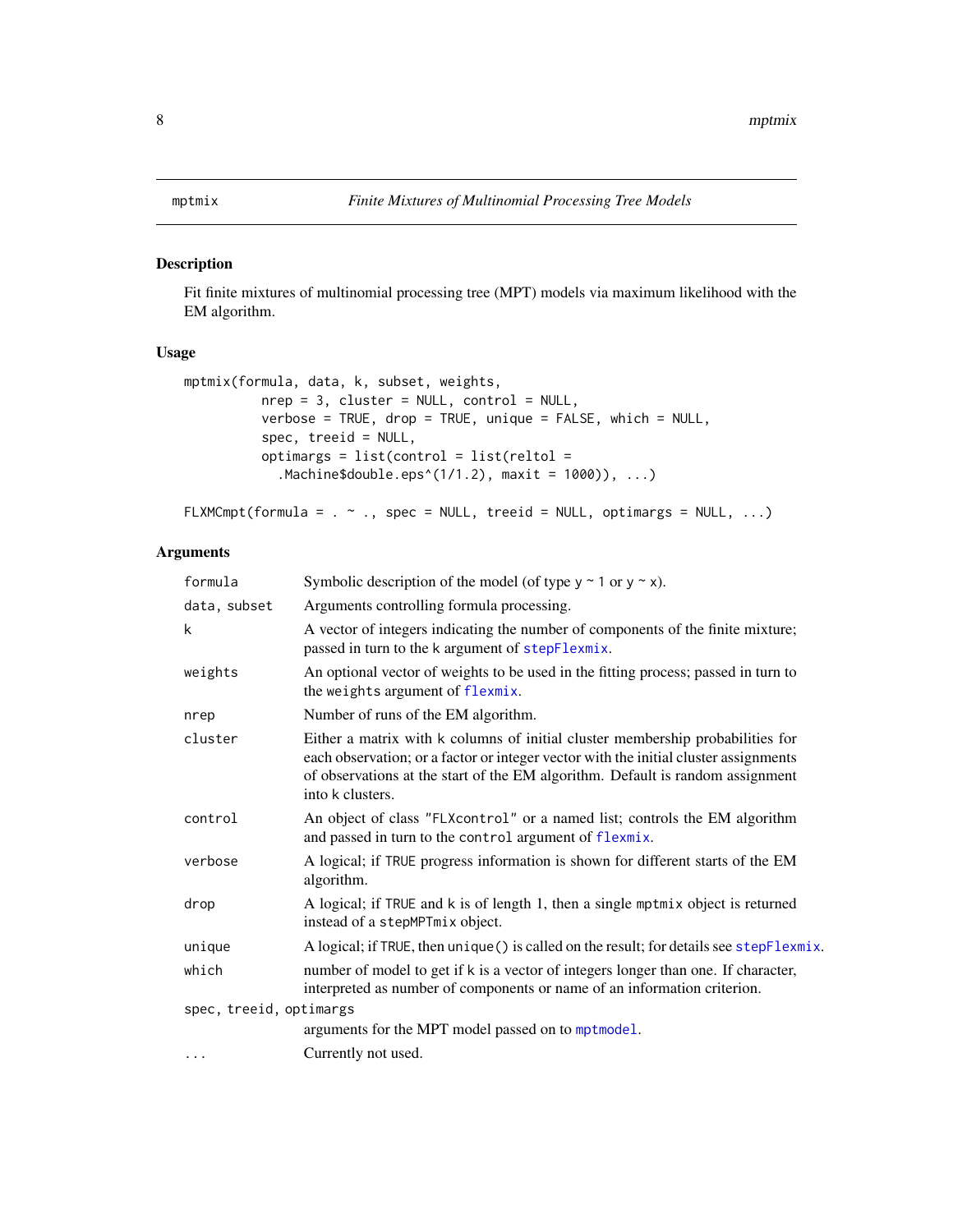#### <span id="page-8-0"></span>mptmix **9**

#### Details

Internally [stepFlexmix](#page-0-0) is called with suitable arguments to fit the finite mixture model with the EM algorithm.

FLXMCmpt is the [flexmix](#page-0-0) driver for MPT mixture models.

The interface is designed along the same lines as [raschmix](#page-10-1) which is introduced in detail in Frick et al. (2012). However, the mptmix function has not yet been fully tested and may change in future versions.

The latent-class MPT model (Klauer, 2006) is equivalent to an MPT mixture model without concomitant variables.

MPT models are specified using the mptspec function. See the documentation in the **mpt** package for details.

#### Value

Either an object of class "mptmix" containing the best model with respect to the log-likelihood (if k is a scalar) or the one selected according to which (if specified and k is a vector of integers longer than 1) or an object of class "stepMPTmix" (if which is not specified and k is a vector of integers longer than 1).

#### References

Frick, H., Strobl, C., Leisch, F., and Zeileis, A. (2012). Flexible Rasch Mixture Models with Package psychomix. *Journal of Statistical Software*, 48(7), 1–25. [http://www.jstatsoft.org/](http://www.jstatsoft.org/v48/i07/) [v48/i07/](http://www.jstatsoft.org/v48/i07/)

Klauer, K.C. (2006). Hierarchical Multinomial Processing Tree Models: A Latent-Class Approach. *Psychometrika*, 71, 7–31. doi: [10.1007/s1133600411883](https://doi.org/10.1007/s11336-004-1188-3)

#### See Also

[flexmix](#page-0-0), [stepFlexmix](#page-0-0)

#### Examples

```
## Data
data("PairClustering", package = "psychotools")
pc <- reshape(PairClustering, timevar = "trial", idvar = "ID",
              direction = "wide")
## Latent-class MPT model (Klauer, 2006)
suppressWarnings(RNGversion("3.5.0"))
set.seed(1)
m \le - mptmix(as.matrix(pc[-1]) ~ 1, data = pc, k = 1:3,
            spec = mptspec("SR", .replicates = 2))
m1 \leq - getModel(m, which = "BIC")
## Inspect results
summary(m1)
```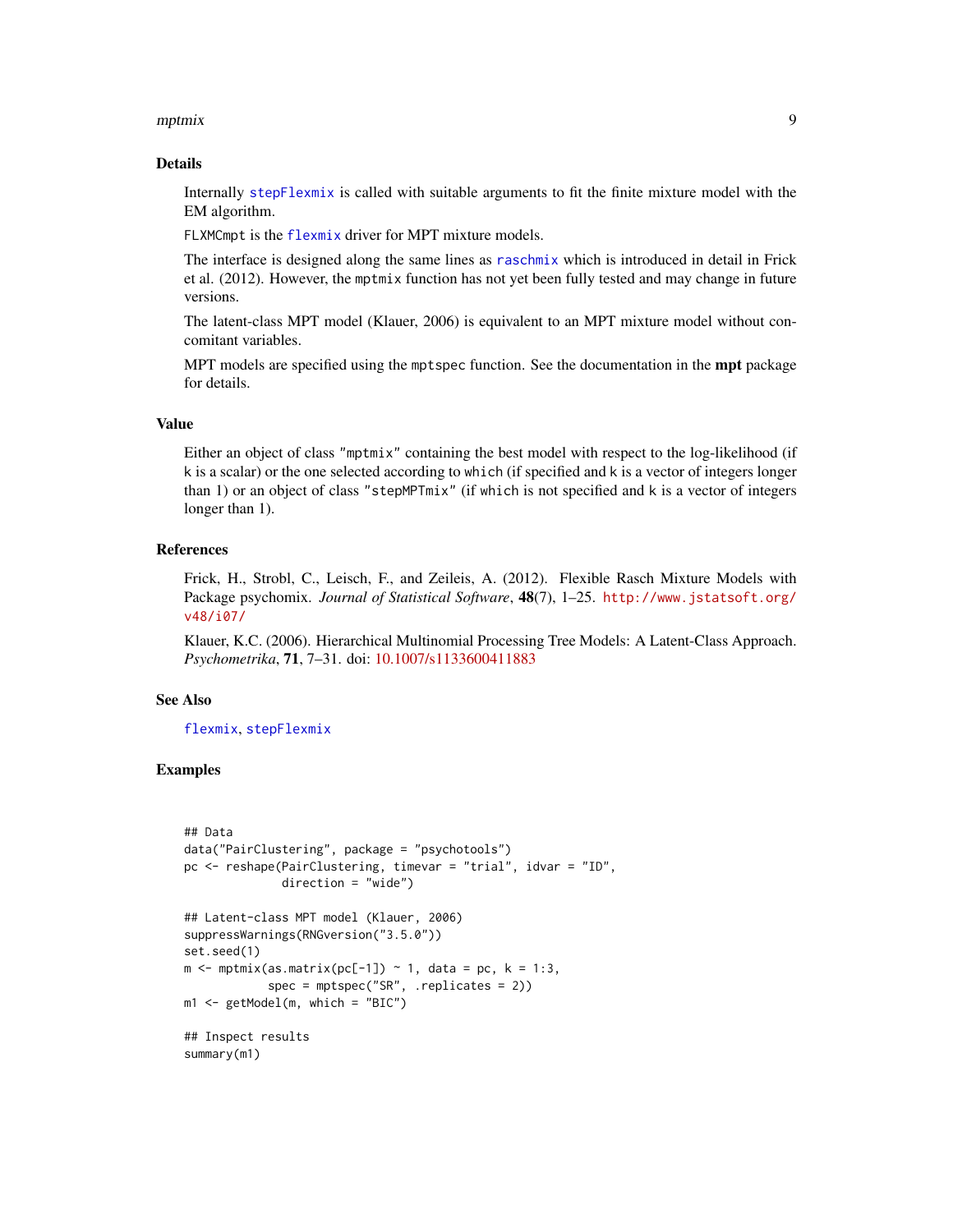```
parameters(m1)
plot(m1)
library(lattice)
xyplot(m1)
```
mptmix-class *Class "mptmix"*

#### Description

A fitted [mptmix](#page-7-1) model.

#### Slots

model: A FLXMC object for an MPT mixture model prior: Numeric vector with prior probabilities of classes. posterior: Named list with elements scaled and unscaled, both matrices with one row per observation and one column per class. iter: Number of EM iterations. k: Number of classes after EM. k0: Number of classes at start of EM. cluster: Class assignments of observations. size: Class sizes. logLik: Log-likelihood at EM convergence. df: Total number of parameters of the model. components: List describing the fitted components using FLXcomponent objects. formula: Object of class "formula". control: Object of class "FLXcontrol". call: The function call used to create the object. group: Object of class "factor". converged: Logical, TRUE if EM algorithm converged. concomitant: Object of class "FLXP". weights: Optional weights of the observations. flx.call: Internal call to stepFlexmix nobs: Number of observations.

### Extends

Class flexmix, directly.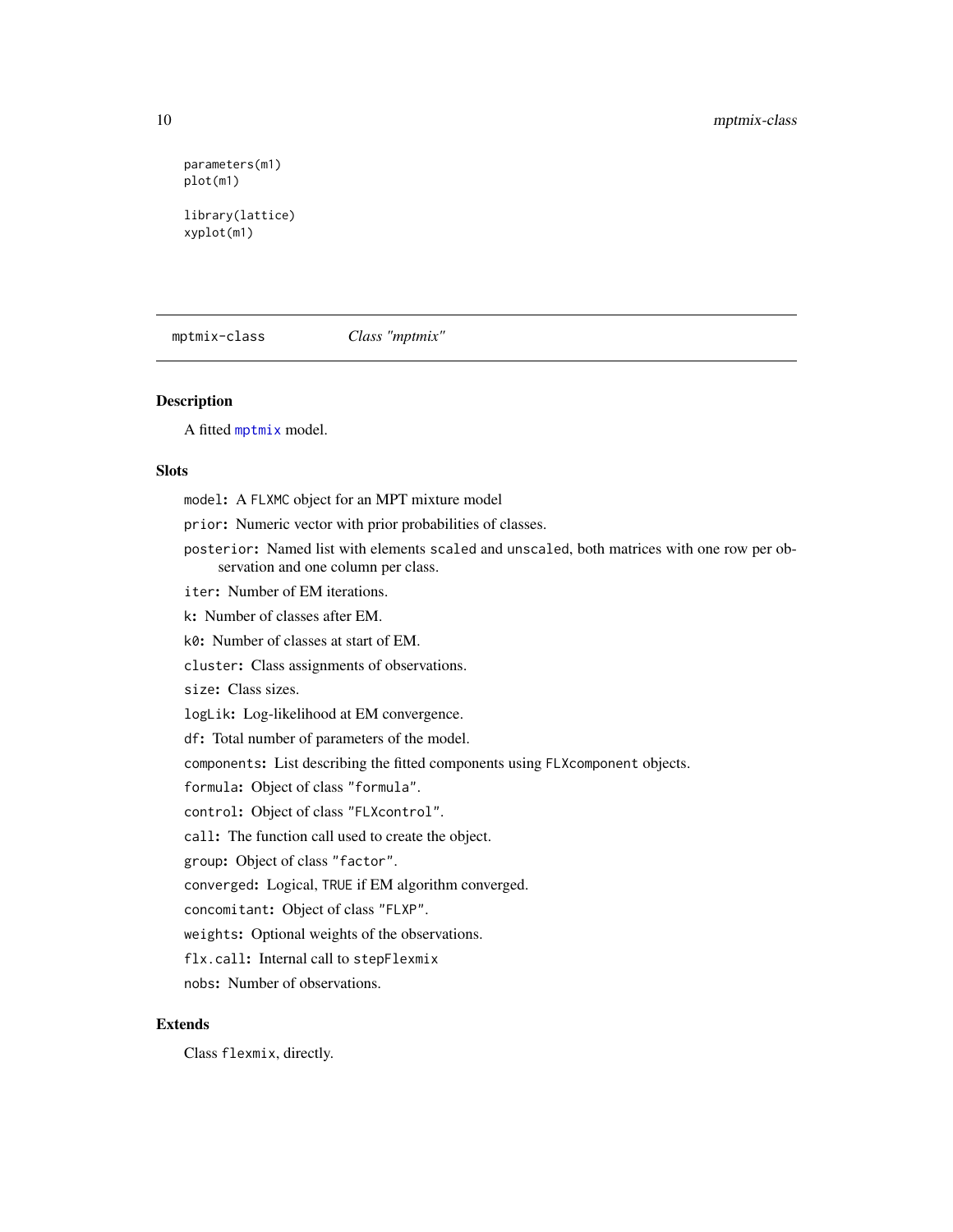#### <span id="page-10-0"></span>raschmix 11

#### Accessor Functions

The following functions should be used for accessing the corresponding slots:

clusters: Cluster assignments of observations.

posterior: A matrix of posterior probabilities for each observation.

<span id="page-10-1"></span>raschmix *Finite Mixtures of Rasch Models*

#### Description

Fit finite mixtures of Rasch models for item response data via conditional maximum likelihood with the EM algorithm.

#### Usage

```
raschmix(formula, data, k, subset, weights, scores = c("saturated", "meanvar"),
  restricted = FALSE, nrep = 3, cluster = NULL, control = NULL, verbose = TRUE,
 drop = TRUE, unique = FALSE, which = NULL, reltol = 1e-10, deriv = "sum",
 hessian = FALSE, restart = TRUE, model = NULL, gradtol = reltol, \dots)
```

```
FLXMCrasch(formula = . \sim ., scores = "saturated", delta = NULL, nonExtremeProb = 1,
  ref = 1, reltol = 1e-10, deriv = "sum", hessian = FALSE,restart = TRUE, ...
```

| formula      | Symbolic description of the model (of type $y \sim 1$ or $y \sim x$ ).                                                                                                                                                                     |
|--------------|--------------------------------------------------------------------------------------------------------------------------------------------------------------------------------------------------------------------------------------------|
| data, subset | Arguments controlling formula processing.                                                                                                                                                                                                  |
| k            | A vector of integers indicating the number of components of the finite mixture;<br>passed in turn to the k argument of stepFlexmix.                                                                                                        |
| weights      | An optional vector of weights to be used in the fitting process; passed in turn to<br>the weights argument of flexmix.                                                                                                                     |
| scores       | Indicates which model should be fitted for the score probabilities: either a<br>saturated model with a separate parameter for each score probability, or, for<br>meanvar, a multinomial logit model with a location and a scale parameter. |
| restricted   | Logical. Should the score distributions be restricted to being equal across com-<br>ponents? See Frick et al. (2015) for details.                                                                                                          |
| nrep         | Number of runs of the EM algorithm.                                                                                                                                                                                                        |
| cluster      | Either a matrix with k columns of initial cluster membership probabilities for<br>each observation; or a factor or integer vector with the initial cluster assignments<br>of observations at the start of the EM algorithm.                |
| control      | An object of class "FLXcontrol" or a named list; controls the EM algorithm<br>and passed in turn to the control argument of flexmix.                                                                                                       |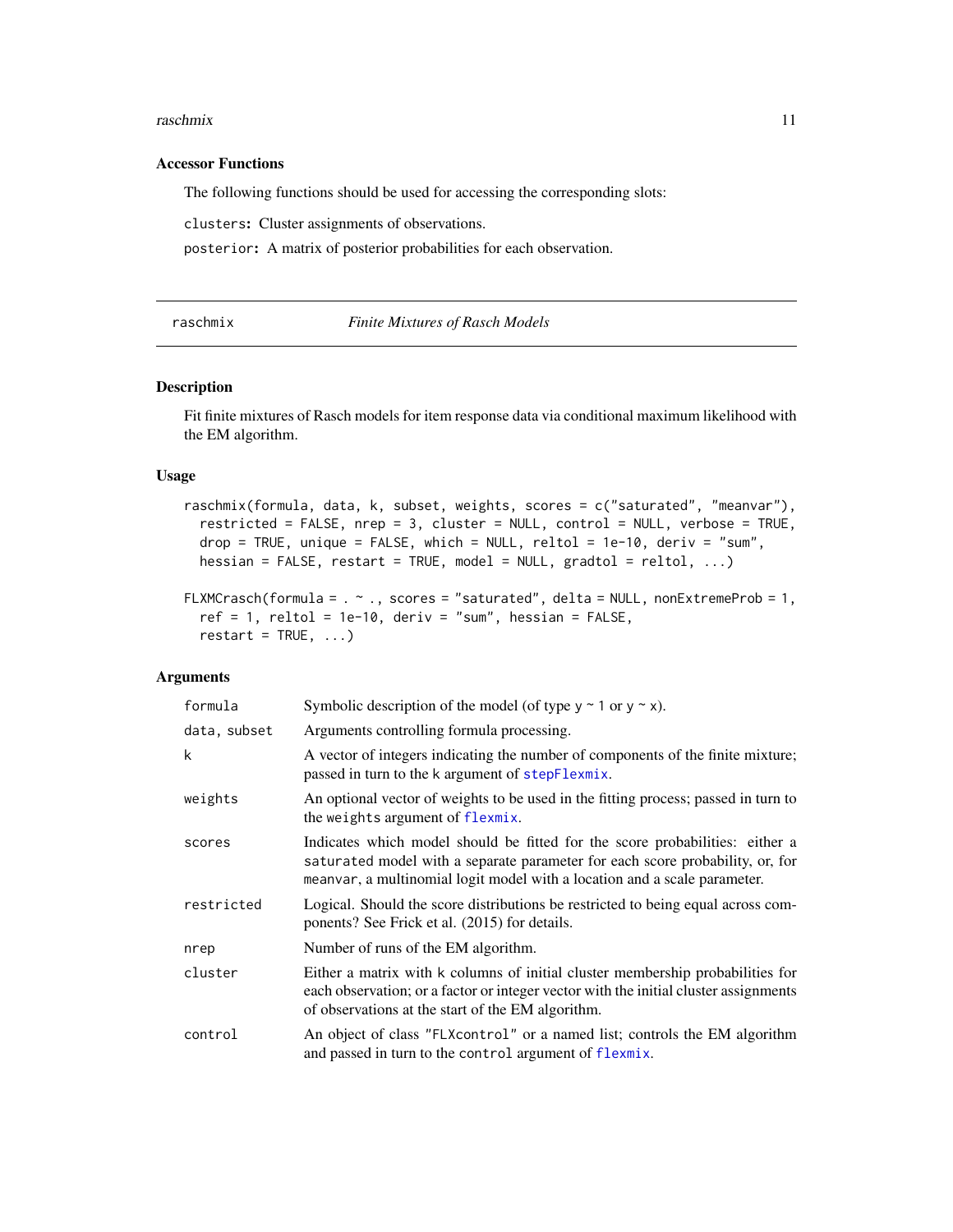<span id="page-11-0"></span>

| verbose                         | A logical; if TRUE progress information is shown for different starts of the EM<br>algorithm.                                                                                                         |
|---------------------------------|-------------------------------------------------------------------------------------------------------------------------------------------------------------------------------------------------------|
| drop                            | A logical; if TRUE and k is of length 1, then a single raschmix object is returned<br>instead of a stepRaschmix object.                                                                               |
| unique                          | A logical; if TRUE, then unique () is called on the result; for details see stepFlexmix.                                                                                                              |
| which                           | number of model to get if k is a vector of integers longer than one. If character,<br>interpreted as number of components or name of an information criterion.                                        |
|                                 | nonExtremeProb A numeric giving the probability of scoring either none or all items.                                                                                                                  |
| ref                             | Reference category for the saturated score model.                                                                                                                                                     |
| reltol, gradtol, deriv, hessian |                                                                                                                                                                                                       |
|                                 | Control parameters passed to RaschModel. fit for the M-step. The gradtol<br>argument is deprecated and reltol should be used instead.                                                                 |
| restart                         | Logical. Should the estimation of the item parameters be restarted in each it-<br>eration? If FALSE, the estimates from the previous M-step are used as starting<br>values.                           |
| delta                           | Parameters of score model. If NULL, a score model is estimated.                                                                                                                                       |
| model                           | An object inheriting from class "FLXM" for the flexmix-driver, as typically pro-<br>duced by FLXMCrasch. By default FLXMCrasch is called automatically with the<br>parameters computed from raschmix. |
|                                 | Currently not used.                                                                                                                                                                                   |
|                                 |                                                                                                                                                                                                       |

#### Details

raschmix is intended as a convenience interface to the [stepFlexmix](#page-0-0) function from the flexmix package (Leisch 2004, Grün and Leisch 2008). The formula argument of raschmix is used to describe the model in terms of both items and concomitant variables, if any. On the left-hand side of the formula the item are specified, either as a matrix y or as single items  $y1 + y2 + y3 + ...$  On the right-hand side, the concomitant variables are specified. If no concomitant variables are to be included in the model, the right-hand side of the is just written as  $\sim$  1. See Frick et al. (2012) for a detailed introduction.

raschmix processes this model description and calls [stepFlexmix](#page-0-0) with the suitable driver FLXMCrasch. Usually, the driver does not need to be called by itself, but it is of course also possible to call [stepFlexmix](#page-0-0) directly with this driver to fit Rasch mixture models.

The Rasch mixture model with saturated score distribution as proposed by Rost (1990) is also known as "Mixed Rasch Model". The mean-variance score distribution was suggested by Rost and von Davier (1995). A more recent extension is the restricted score specification by Frick et al. (2015) who also provide an extensive comparison using Monte Carlo studies.

#### Value

Either an object of class "raschmix" containing the best model with respect to the log-likelihood (if k is a scalar) or the one selected according to which (if specified and k is a vector of integers longer than 1) or an object of class "stepRaschmix" (if which is not specified and k is a vector of integers longer than 1).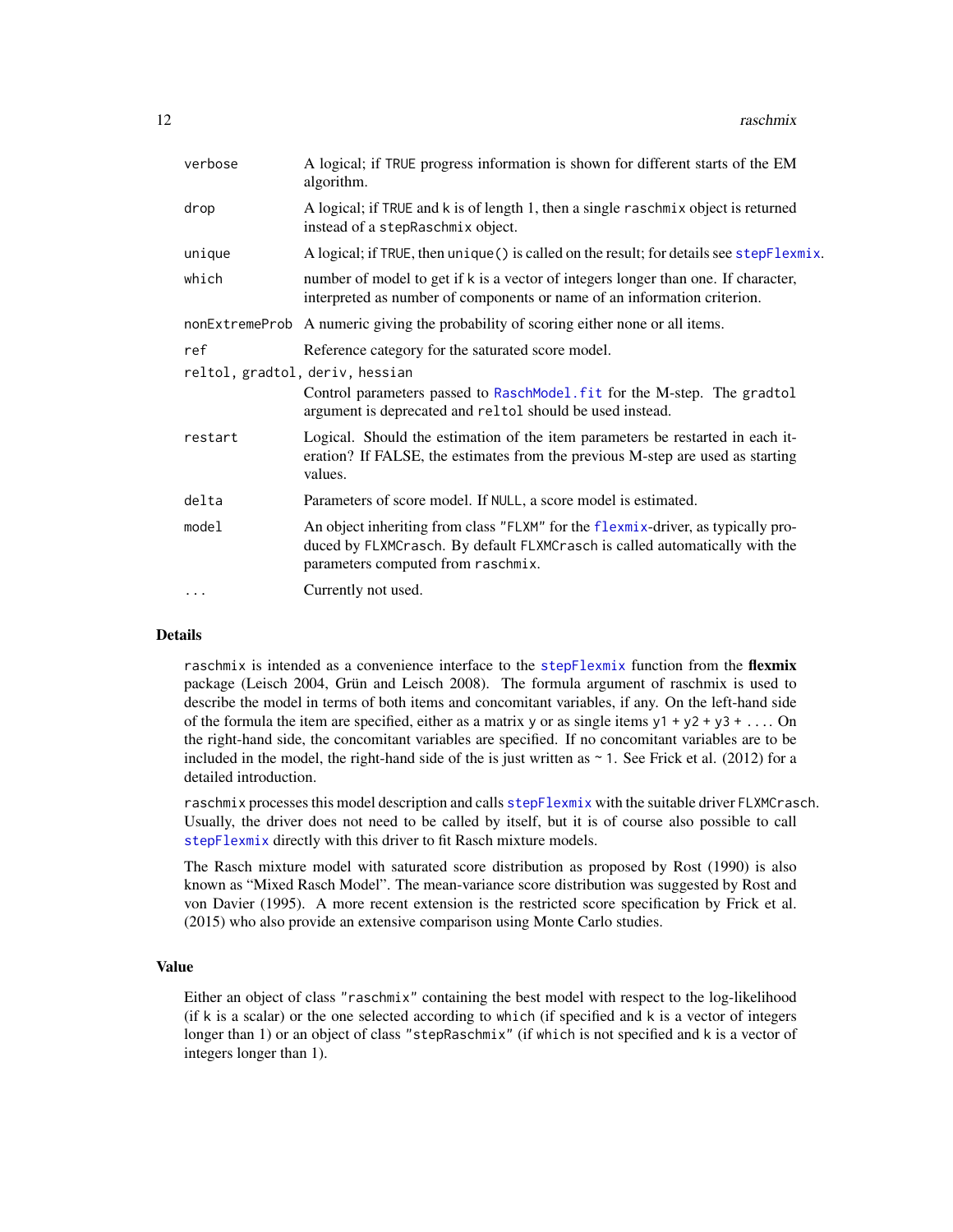#### <span id="page-12-0"></span>raschmix 13

#### References

Frick, H., Strobl, C., Leisch, F., and Zeileis, A. (2012). Flexible Rasch Mixture Models with Package psychomix. *Journal of Statistical Software*, 48(7), 1–25. [http://www.jstatsoft.org/](http://www.jstatsoft.org/v48/i07/) [v48/i07/](http://www.jstatsoft.org/v48/i07/).

Frick, H., Strobl, C., and Zeileis, A. (2015). Rasch Mixture Models for DIF Detection: A Comparison of Old and New Score Specifications. *Educational and Psychological Measurement*, 75(2), 208–234. doi:10.1177/0013164414536183.

Grün, B., and Leisch, F. (2008). FlexMix Version 2: Finite Mixtures with Concomitant Variables and Varying and Constant Parameters. *Journal of Statistical Software*, 28(4), 1–35. [http://www.](http://www.jstatsoft.org/v28/i04/) [jstatsoft.org/v28/i04/](http://www.jstatsoft.org/v28/i04/).

Leisch, F. (2004). FlexMix: A General Framework for Finite Mixture Models and Latent Class Regression in R. *Journal of Statistical Software*, 11(8), 1–18. [http://www.jstatsoft.org/v11/](http://www.jstatsoft.org/v11/i08/) [i08/](http://www.jstatsoft.org/v11/i08/).

Rost, J. (1990). Rasch Models in Latent Classes: An Integration of Two Approaches to Item Analysis. *Applied Psychological Measurement*, 14(3), 271–282.

Rost, J., and von Davier, M. (1995). Mixture Distribution Rasch Models. In Fischer, G.H., and Molenaar, I.W. (eds.), *Rasch Models: Foundations, Recent Developments, and Applications*, chapter 14, pp. 257–268. Springer-Verlag, New York.

#### See Also

[flexmix](#page-0-0), [stepFlexmix](#page-0-0), [simRaschmix](#page-19-1)

#### Examples

```
##########
## Data ##
##########
## simulate response from Rost's scenario 2 (with 2 latent classes)
suppressWarnings(RNGversion("3.5.0"))
set.seed(1)
r2 <- simRaschmix(design = "rost2")
## plus informative and non-informative concomitants
d <- data.frame(
 x1 = rbinom(nrow(r2), prob = c(0.4, 0.6)[attr(r2, "cluster")], size = 1),
 x2 = \text{rnorm}(\text{nrow}(r2)))
d$resp <- r2
## fit model with 2 latent classes (here the number is known a priori)
m \leq -r raschmix(r2, k = 2, scores = "saturated")
summary(m)
## see below for examples which do not use this a priori information
## (these take a little longer to compute)
```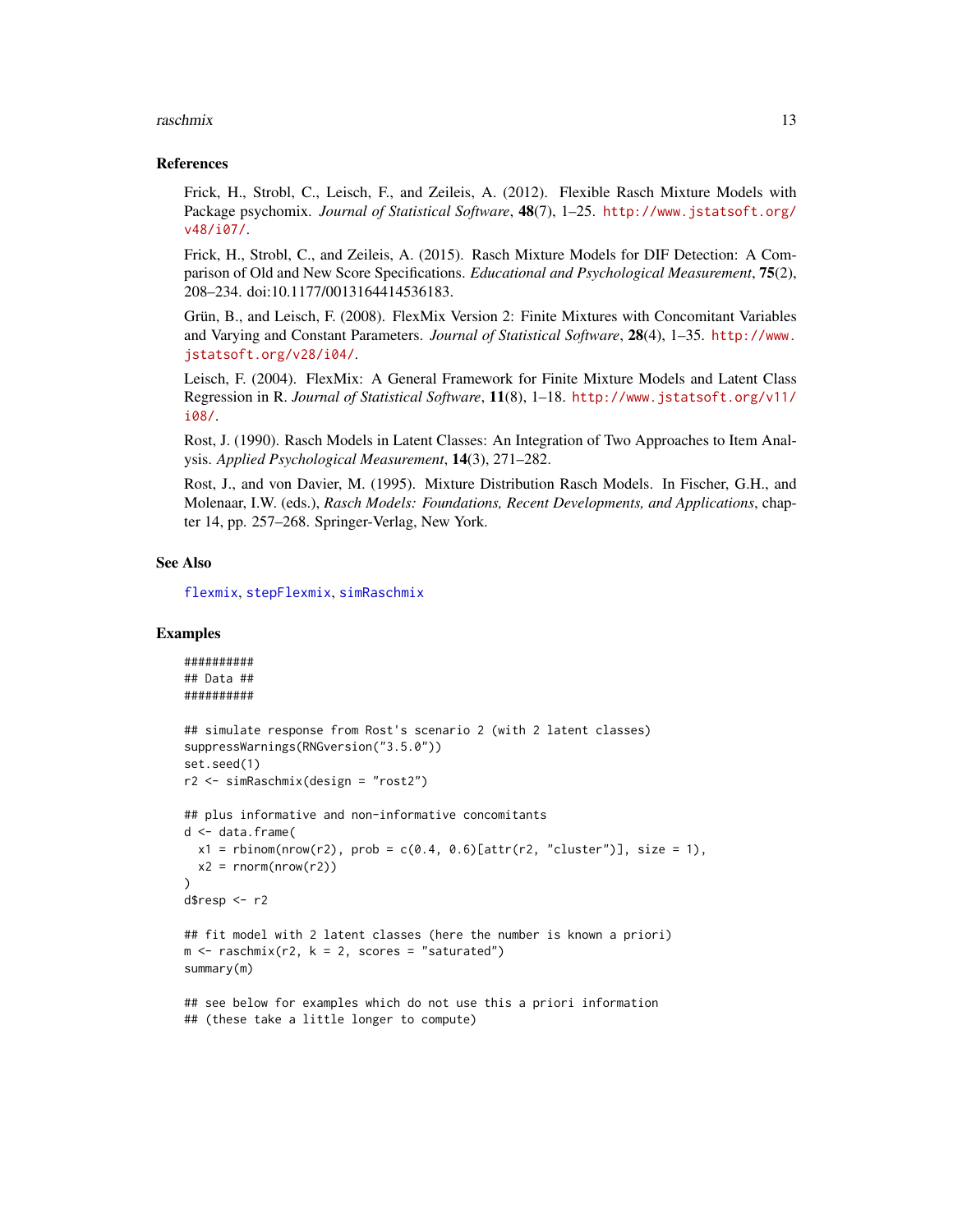```
####################################################
## Rasch mixture model with saturated score model ##
## (Rost, 1990) ##
####################################################
## fit models for k = 1, 2, 3m1 \leq - raschmix(r2, k = 1:3, score = "saturated")
## equivalently: m1 < - raschmix(resp \sim 1, data = d, k = 1:3, score = "saturated")
## inspect results
m1
plot(m1)
## select best BIC model
BIC(m1)
m1b <- getModel(m1, which = "BIC")
summary(m1b)
## compare estimated with true item parameters
parameters(m1b, "item") ## 9 items, item_1 = 0
worth(m1b) \# # 10 items, sum = 0
attr(r2, "difficulty")
## graphical comparison
plot(m1b, pos = "top")
for(i in 1:2) lines(attr(r2, "difficulty")[,i], lty = 2, type = "b")
## extract estimated raw score probabilities
## (approximately equal across components and roughly uniform)
scoreProbs(m1b)
## note: parameters() and worth() take "component" argument
parameters(m1b, "item", component = 2)
parameters(m1b, "score", component = 1)
worth(m1b, component = 2:1)
## inspect posterior probabilities
histogram(m1b)
head(posterior(m1b)) ## for first observations only
## compare resulting clusters with true groups
table(model = clusters(m1b), true = attr(r2, "cluster"))
```

```
################################################################
## Rasch mixture model with mean/variance score distribution ##
## (Rost & von Davier, 1995) ##
################################################################
```
## more parsimonious parameterization,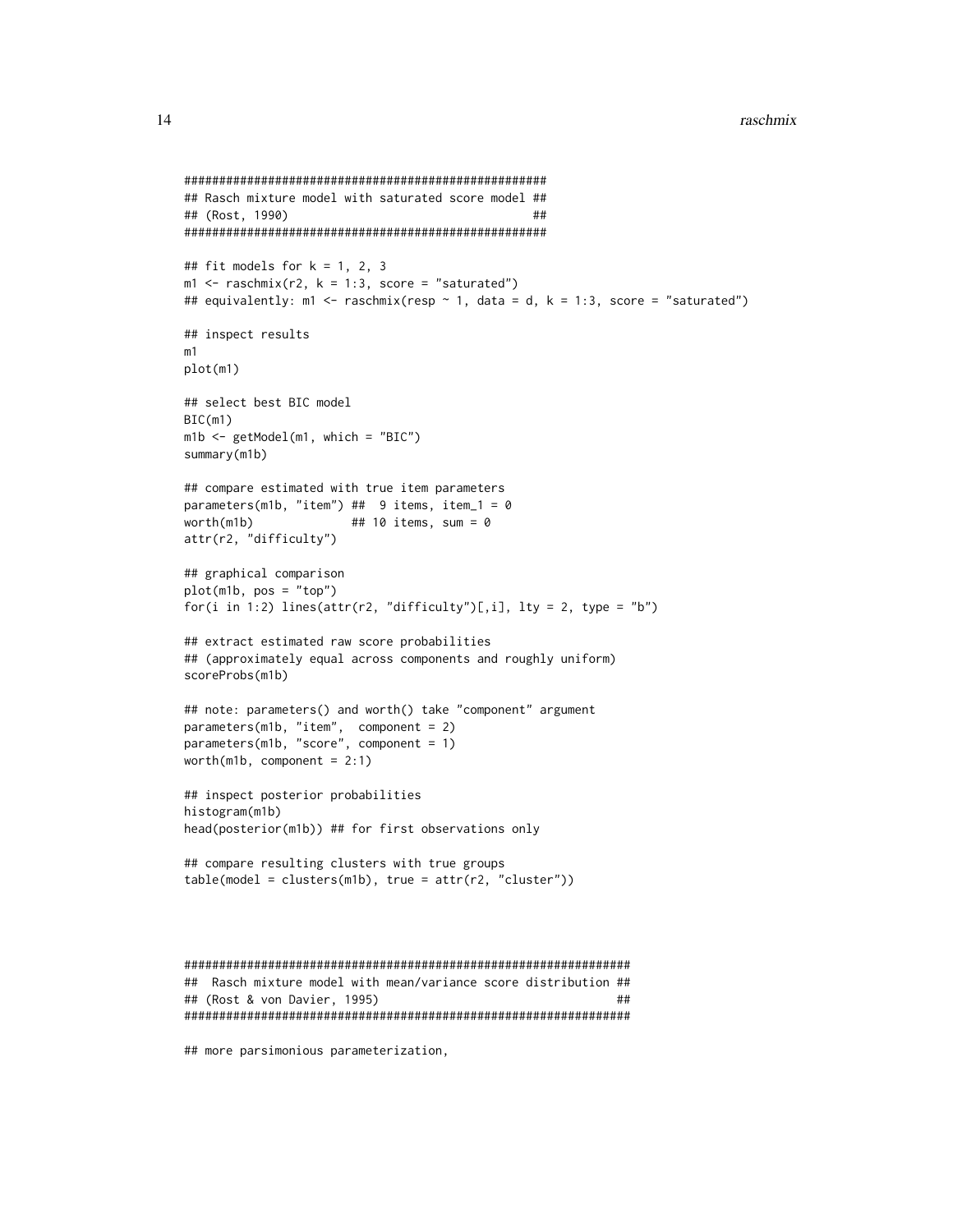#### raschmix 15

```
## fit multinomial logit model for score probabilities
## fit models and select best BIC
m2 \leq -rasehmix(r2, k = 1:3, score = "meanvar")plot(m2)
m2b \leq-getModel(m2, which = "BIC")## compare number of estimated parameters
dim(parameters(m2b))
dim(parameters(m1b))
## graphical comparison with true parameters
plot(m2b, pos = "top")
for(i in 1:2) lines(attr(r2, "difficulty")[,i], lty = 2, type = "b")
## results from non-parametric and parametric specification
## essentially identical
max(abs(wordth(m1b) - worth(m2b, component = 2:1)))###########################
## Concomitant variables ##
###########################
## employ concomitant variables (x1 = informative, x2 = not)
## Not run:
## fit model
cm2 <- raschmix(resp ~ x1 + x2, data = d, k = 2:3, score = "meanvar")
## BIC selection
rbind(m2 = BIC(m2), cm2 = c(NA, BIC(cm2)))cm2b <- getModel(cm2, which = "BIC")
## concomitant coefficients
parameters(cm2b, which = "concomitant")
## End(Not run)
##########
## Misc ##
##########
## note: number of clusters can either be chosen directly
## or directly selected via AIC (or BIC, ICL)
## Not run:
raschmix(r2, k = 2)
raschmix(r2, k = 1:3, which = "AIC")
## End(Not run)
```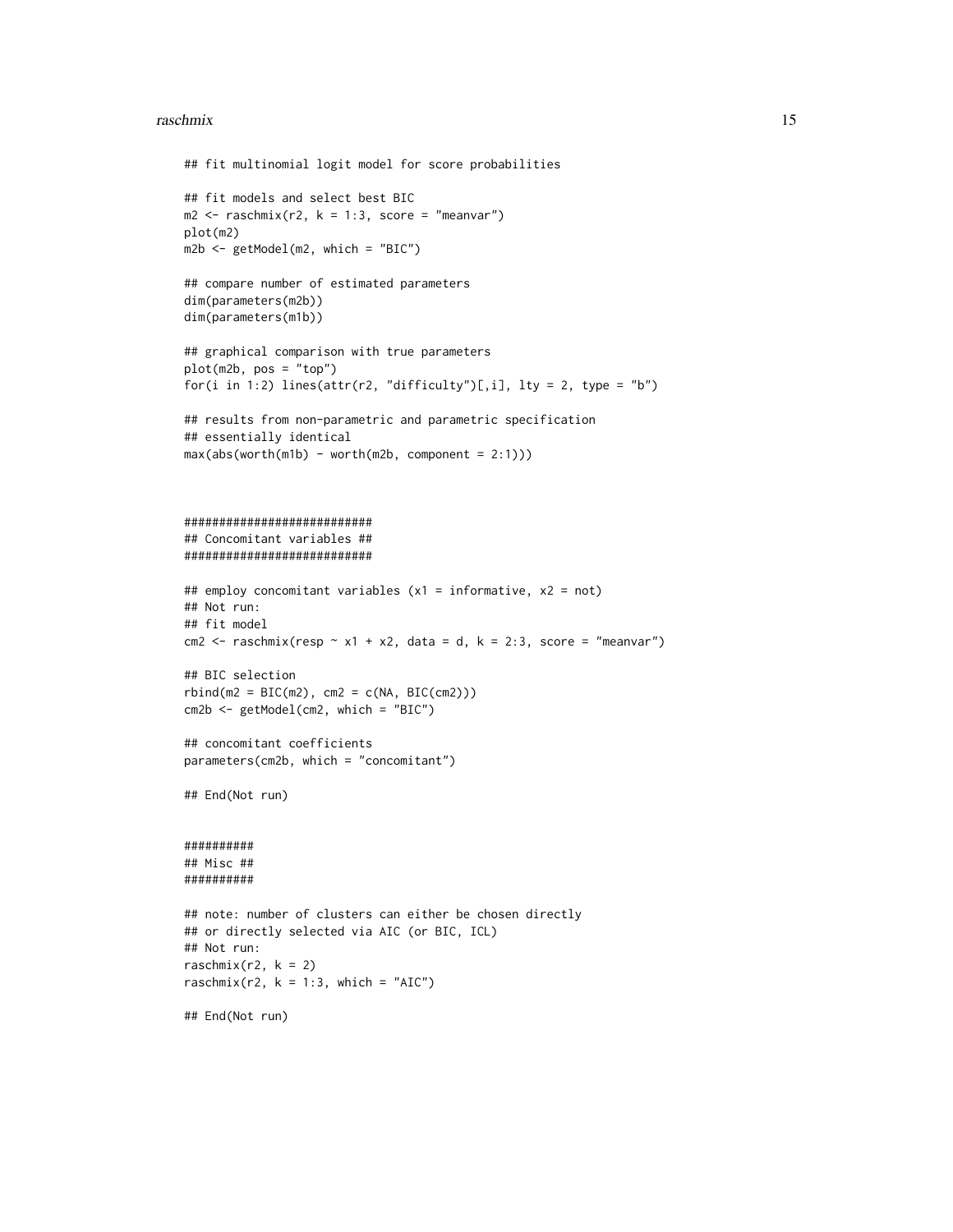<span id="page-15-1"></span><span id="page-15-0"></span>raschmix-class *Class "raschmix"*

#### **Description**

A fitted [raschmix](#page-10-1) model.

#### **Slots**

model: A FLXMC object for a Rasch mixture model

prior: Numeric vector with prior probabilities of classes.

posterior: Named list with elements scaled and unscaled, both matrices with one row per observation and one column per class.

iter: Number of EM iterations.

k: Number of classes after EM.

k0: Number of classes at start of EM.

cluster: Class assignments of observations.

size: Class sizes.

logLik: Log-likelihood at EM convergence.

df: Total number of parameters of the model.

components: List describing the fitted components using FLXcomponent objects.

formula: Object of class "formula".

control: Object of class "FLXcontrol".

call: The function call used to create the object.

group: Object of class "factor".

converged: Logical, TRUE if EM algorithm converged.

concomitant: Object of class "FLXP"..

weights: Optional weights of the observations.

scores: Type of score model employed.

restricted: Logical. Is the score model equal across components?

- deriv: Type of derivatives used for computing gradient and Hessian matrix. Analytical with sum algorithm ("sum"), analytical with difference algorithm ("diff", faster but numerically unstable), or numerical.
- extremeScoreProbs: Estimated probability of solving either all or no items.

rawScoresData: Table of raw scores from the data.

- flx.call: Internal call to stepFlexmix
- nobs: Number of observations without missing values, excluding observations with an extreme score.

identified.items: Factor indicating which items are identified.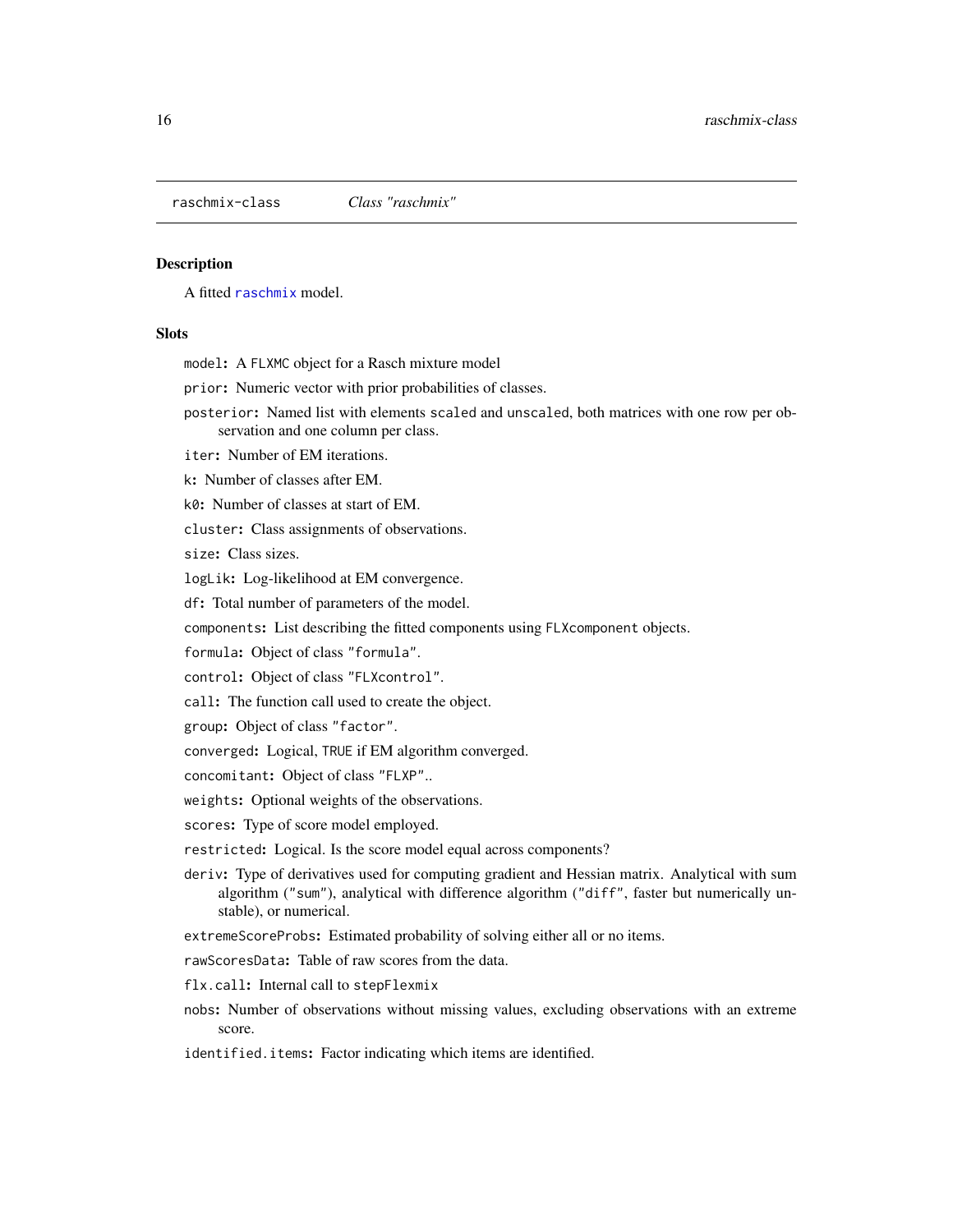#### <span id="page-16-0"></span>Extends

Class flexmix, directly.

#### Accessor Functions

The following functions should be used for accessing the corresponding slots:

clusters: Cluster assignments of observations.

posterior: A matrix of posterior probabilities for each observation.

raschmix-methods *Methods for raschmix Objects*

#### Description

Methods for [raschmix-class](#page-15-1) objects.

#### Usage

```
## S4 method for signature 'raschmix'
summary(object, eps = 1e-4, ...)
## S4 method for signature 'raschmix'
parameters(object,
      which = c("model", "item", "score", "concomitant"),
      difficulty = TRUE, component = NULL, simplify = TRUE)
## S4 method for signature 'raschmix'
worth(object, difficulty = TRUE, component = NULL)
## S4 method for signature 'raschmix'
itempar(object, ref = NULL, alias = TRUE, ...)scoreProbs(object, component = NULL, simplify = TRUE)
```

| object     | An object of class "raschmix".                                                                                                                                                                                                             |
|------------|--------------------------------------------------------------------------------------------------------------------------------------------------------------------------------------------------------------------------------------------|
| eps        | Probabilities below this threshold are treated as zero in the summary method.                                                                                                                                                              |
| which      | Indicates which type of parameters are used, model refers to both item and score<br>parameters, i tem and score to their corresponding parameters separately. The<br>parameters of the concomitant model are accessed through concomitant. |
| difficulty | Indicates whether item difficulty (default) or easiness parameters are used.                                                                                                                                                               |
| component  | Indicates which components are returned. Default is all components.                                                                                                                                                                        |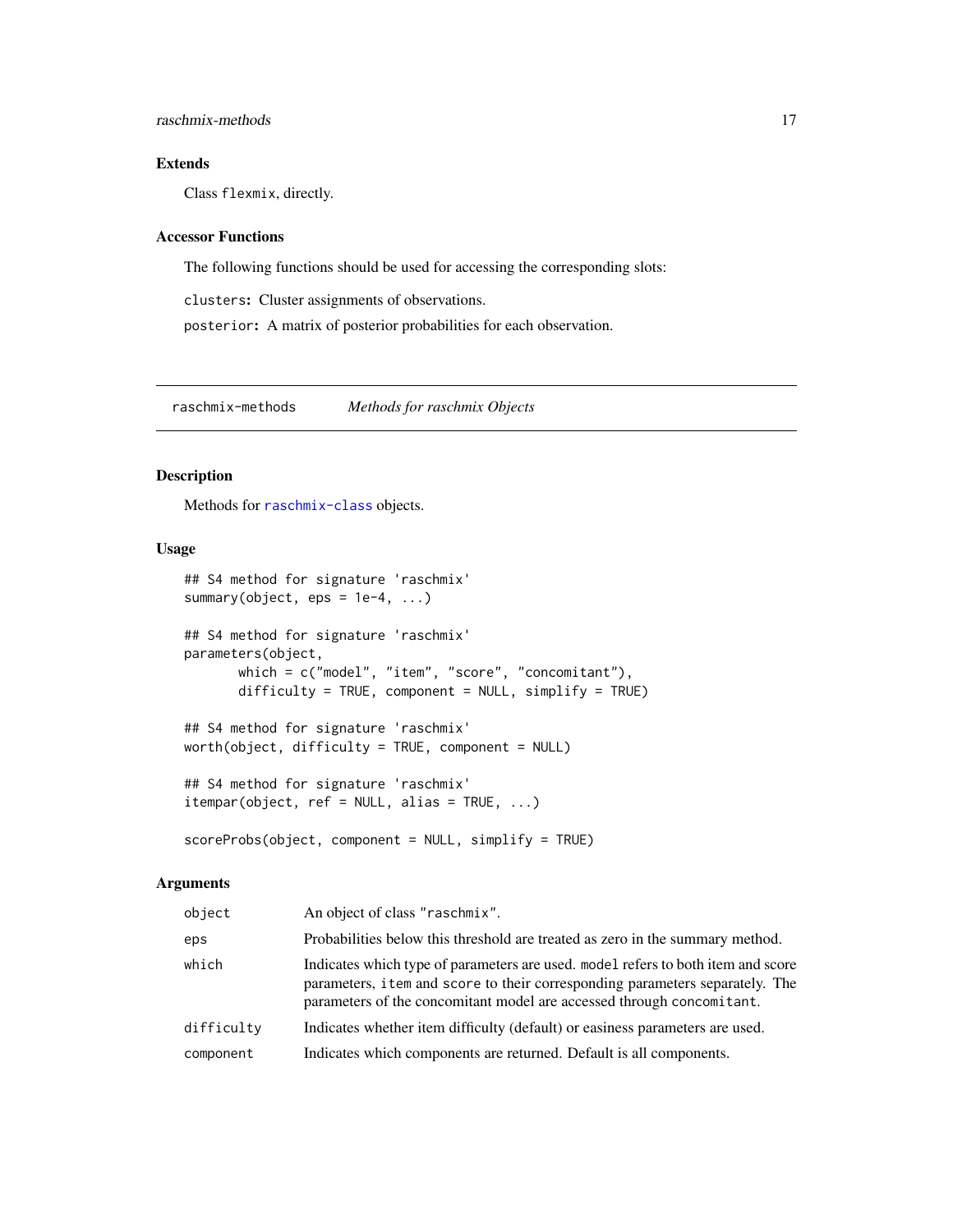<span id="page-17-0"></span>

| ref      | a vector of labels or position indices of item parameters or a contrast matrix<br>which should be used as restriction/for normalization. If 'NULL' (the default),<br>all items are used (sum zero restriction).                                                                                              |
|----------|--------------------------------------------------------------------------------------------------------------------------------------------------------------------------------------------------------------------------------------------------------------------------------------------------------------|
| alias    | logical. If 'TRUE' (the default), the aliased parameter is included in the return<br>vector. If 'FALSE', it is removed. If the restriction given in 'ref' depends on<br>several parameters, the first parameter of the restriction specified is (arbitrarily)<br>chosen to be removed if 'alias' is 'FALSE'. |
| simplify | Should the result be simplified if possible?                                                                                                                                                                                                                                                                 |
|          | Currently not used.                                                                                                                                                                                                                                                                                          |
|          |                                                                                                                                                                                                                                                                                                              |

#### Details

worth transforms the item parameters so that the sum over all item parameters (within each component) is zero.

itempar allows for the flexible specification of the restriction applied to the item parameters.

scoreProbs does not include any aliased parameters if a certain raw score is not present in the data.

raschmix-plot-method *Profile Plot of Item Parameters*

#### Description

The plot method for [raschmix-class](#page-15-1) objects gives a base plot of the item parameter profiles in each class. A lattice plot of the item parameters is returned by xyplot. A rootogram or histogram of the posterior probabilities is plotted via histogram.

#### Usage

```
## S4 method for signature 'raschmix, missing'
plot(x, y, component = NULL, difficulty = TRUE,center = TRUE, index = TRUE, names = TRUE,
                   abbreviate = FALSE, ref = TRUE, col = "black",refcol = "lightgray", linecol = NULL, lty = 2, cex = 1,pch = 19, type = NULL, ylim = NULL, xlab = "Items",
                   ylab = NULL, legend = TRUE, pos = "topright",
                   srt = 45, adj = c(1.1, 1.1), ...## S3 method for class 'raschmix'
histogram(x, data, root = TRUE, \ldots)
## S3 method for class 'raschmix'
xyplot(x, data, component = NULL, item = NULL,difficulty = TRUE, plot.type = c("multiple", "single"),
  auto.key = NULL, type = "b", lty = NULL, xlab = "Item", ylab = NULL,
 panel = NULL, scales = NULL, ...)
```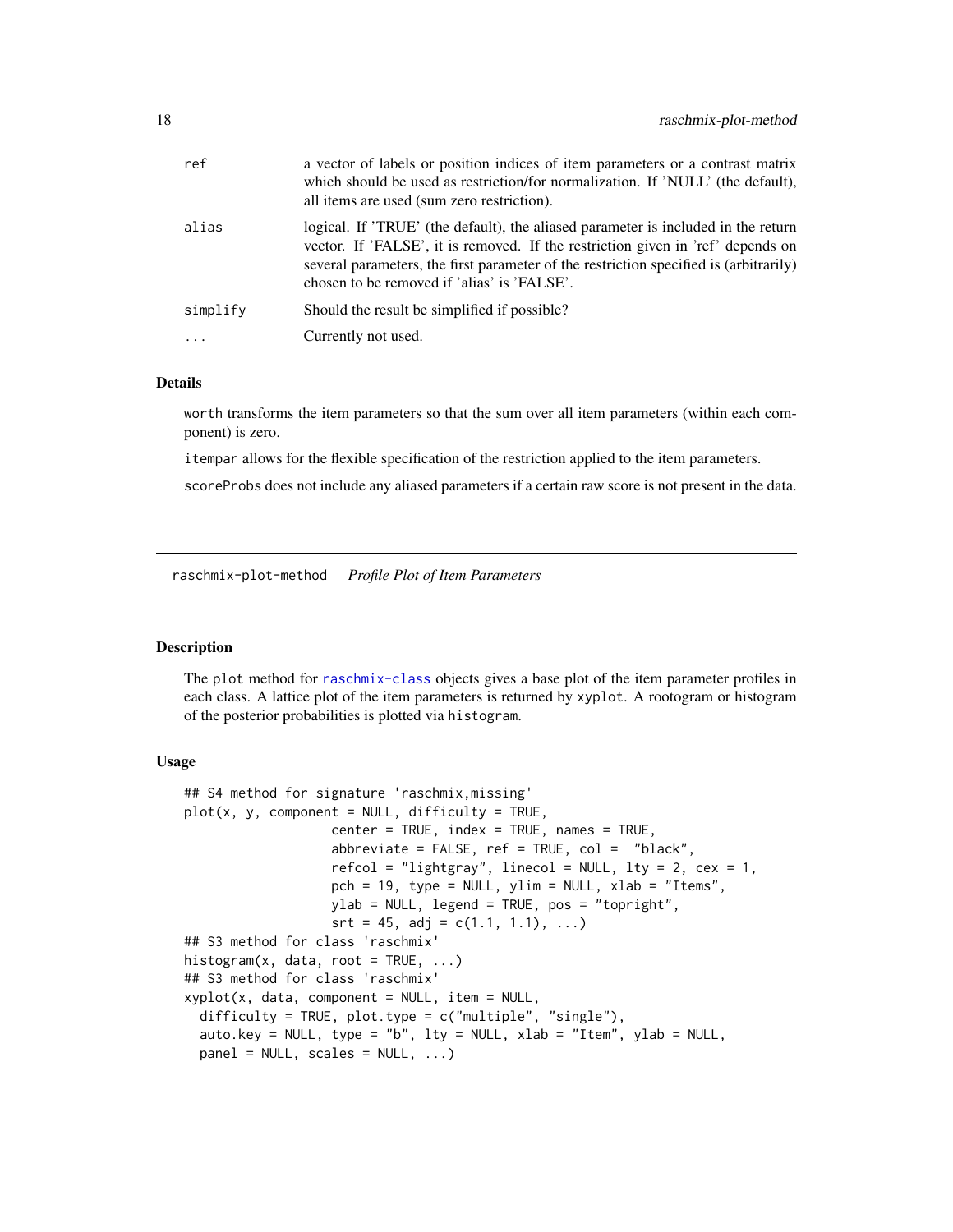#### Arguments

| х                       | An object of class "raschmix".                                                                                                                                                                                                   |  |
|-------------------------|----------------------------------------------------------------------------------------------------------------------------------------------------------------------------------------------------------------------------------|--|
| У                       | Not used.                                                                                                                                                                                                                        |  |
| component               | A vector indicating which components should be plotted.                                                                                                                                                                          |  |
| difficulty              | Logical. Should item difficulty parameters be used?                                                                                                                                                                              |  |
| center                  | Logical. Should the item parameters be centered around 0?                                                                                                                                                                        |  |
| index                   | Logical. Should the index be used for labelling the items?                                                                                                                                                                       |  |
| names                   | Either logical or an optional vector of names used for labeling of the items.                                                                                                                                                    |  |
| abbreviate              | Logical. Should the labels of the items be abbreviated?                                                                                                                                                                          |  |
| ref                     | Logical. Should a reference line be drawn?                                                                                                                                                                                       |  |
| col                     | Point color. If col is a vector, it is interpreted as the color of the components<br>respectively. Individual coloring within components is possible if col is given as<br>a matrix with each column representing one component. |  |
| refcol                  | Color of the reference line.                                                                                                                                                                                                     |  |
| linecol                 | Line color. Defaults to the point color.                                                                                                                                                                                         |  |
|                         | lty, cex, pch, type, ylim, xlab, ylab                                                                                                                                                                                            |  |
|                         | Further standard graphical parameters.                                                                                                                                                                                           |  |
| legend                  | Logical. Should a legend be included?                                                                                                                                                                                            |  |
| pos                     | Position of the legend.                                                                                                                                                                                                          |  |
| srt, adj                | Passed on to text() if names $=$ TRUE.                                                                                                                                                                                           |  |
| $\cdots$                | Further graphical parameters.                                                                                                                                                                                                    |  |
| data                    | Ignored.                                                                                                                                                                                                                         |  |
| root                    | Logical. Should a rootogram be drawn?                                                                                                                                                                                            |  |
| item                    | A vector indicating which items should be plotted.                                                                                                                                                                               |  |
| plot.type               | Should the item profiles be drawn in multiple panels or a single panel?                                                                                                                                                          |  |
| auto.key, panel, scales |                                                                                                                                                                                                                                  |  |
|                         | Further graphical parameters for lattice.                                                                                                                                                                                        |  |

#### Details

For a graphical representation of the item parameter in each class use plot (for a base graph) or xyplot (for a lattice plot).

For a graphical representation of the quality of the mixture use histogram. For details see [plot-methods](#page-0-0).

#### References

Frick, H., Strobl, C., Leisch, F., and Zeileis, A. (2012). Flexible Rasch Mixture Models with Package psychomix. *Journal of Statistical Software*, 48(7), 1–25. [http://www.jstatsoft.org/](http://www.jstatsoft.org/v48/i07/) [v48/i07/](http://www.jstatsoft.org/v48/i07/).

Leisch, F. (2004). FlexMix: A General Framework for Finite Mixture Models and Latent Class Regression in R. *Journal of Statistical Software*, 11(8), 1–18. [http://www.jstatsoft.org/v11/](http://www.jstatsoft.org/v11/i08/) [i08/](http://www.jstatsoft.org/v11/i08/).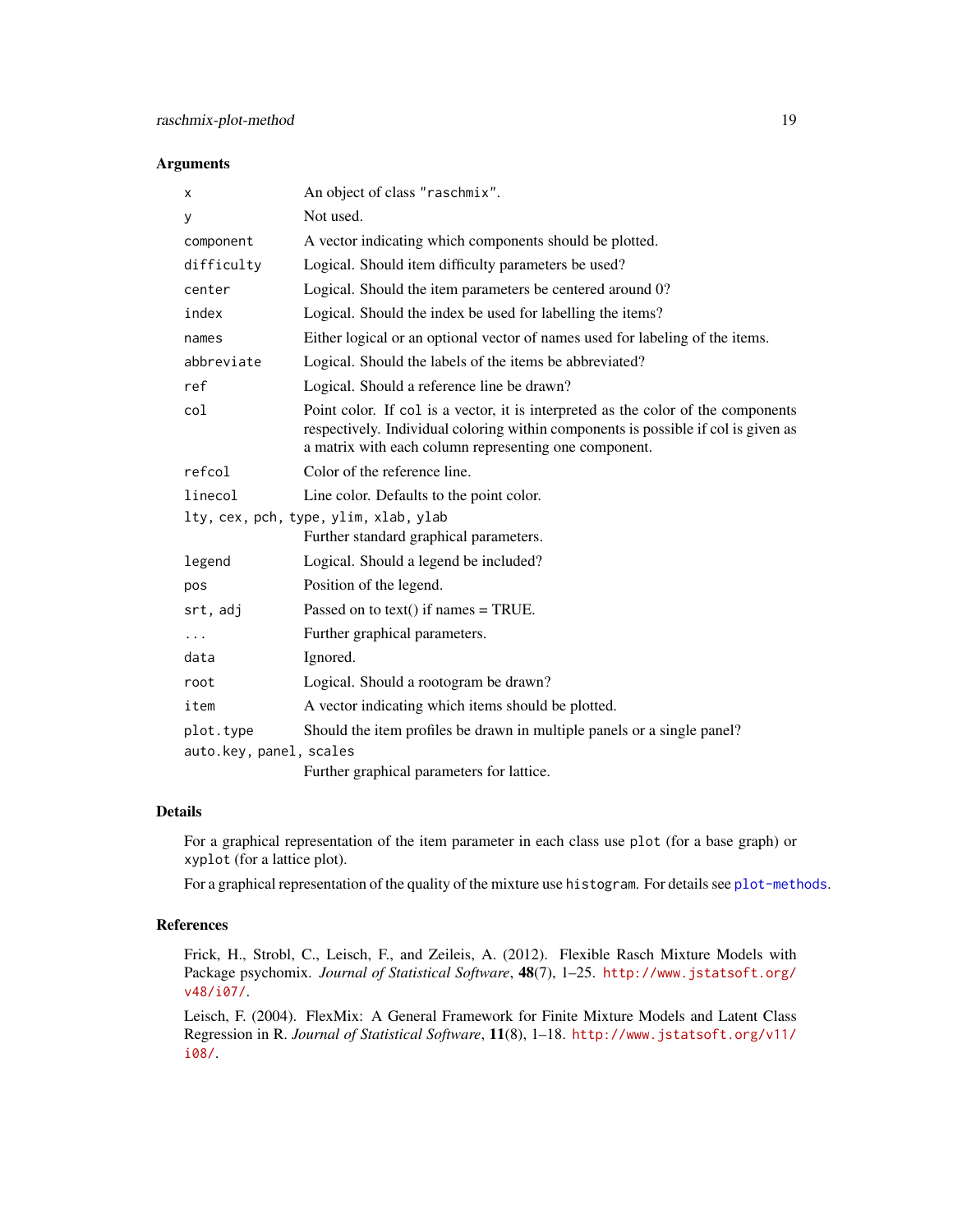<span id="page-19-0"></span>Leisch, F. (2004). Exploring the Structure of Mixture Model Components. In Jaromir Antoch, editor, *Compstat 2004 – Proceedings in Computational Statistics*, pages 1405–1412. Physika Verlag, Heidelberg, Germany. ISBN 3-7908-1554-3.

<span id="page-19-1"></span>

| simRaschmix | Simulate Data from Rasch Mixture Models |  |
|-------------|-----------------------------------------|--|
|-------------|-----------------------------------------|--|

#### Description

Generate simulated data from mixtures of Rasch models. The latent classes of the mixture can differ regarding size as well as item and person parameters of the corresponding Rasch model.

#### Usage

```
simRaschmix(design, extremes = FALSE, attributes = TRUE, ...)
```
#### Arguments

| design     | Type of data generating process. Can be provided as a character or a named list.<br>See Details.                                                                         |
|------------|--------------------------------------------------------------------------------------------------------------------------------------------------------------------------|
| extremes   | Logical. Should observations with none or all items solved be included in the<br>data?                                                                                   |
| attributes | Logical. Should the true group membership as well as true item and person<br>parameters be attached to the data as attributes "cluster", "difficulty", and<br>"ability"? |
| $\cdot$    | Currently not used.                                                                                                                                                      |

#### Details

The design of the data generating process (DGP) can be provided in essentially three different ways.

If the design argument is one of "rost1", "rost2" or "rost3", responses from the three DGPs introduced in Rost (1990) will be drawn.

Alternatively, the design can be provided as a named list with elements nobs, weights, ability, and difficulty. The weights can be provided in three formats: If provided as a vector of probabilities (summing to 1), class membership will be drawn with these probabilities. If weights is a vector of integer weights (summing to nobs, or an integer division thereof), Class sizes will be either the weights directly or a multiple thereof. As a third alternative, the weights can be provided as a function of the number of observations (nobs). The ability specification can also be provided in three formats: If provided as a matrix of dimension 2xk with mean and standard deviation for each of the k clusters, the ability parameters are drawn from a normal distribution with the corresponding parameters. Second, ability can be an array of dimension (., 2, k) with abilities and corresponding weights/probabilities per cluster. Third, it can also be provided as a list of k functions which take the number of observations as an argument. The specification of the item difficulty can be provided either as a matrix with k columns with the item difficulties per cluster or as a matrix with nobs rows with the item difficulties per subject.

As a third option, design may also be a named list containing a vector of ability parameters and a matrix difficulty of dimension (number of observation x number of items).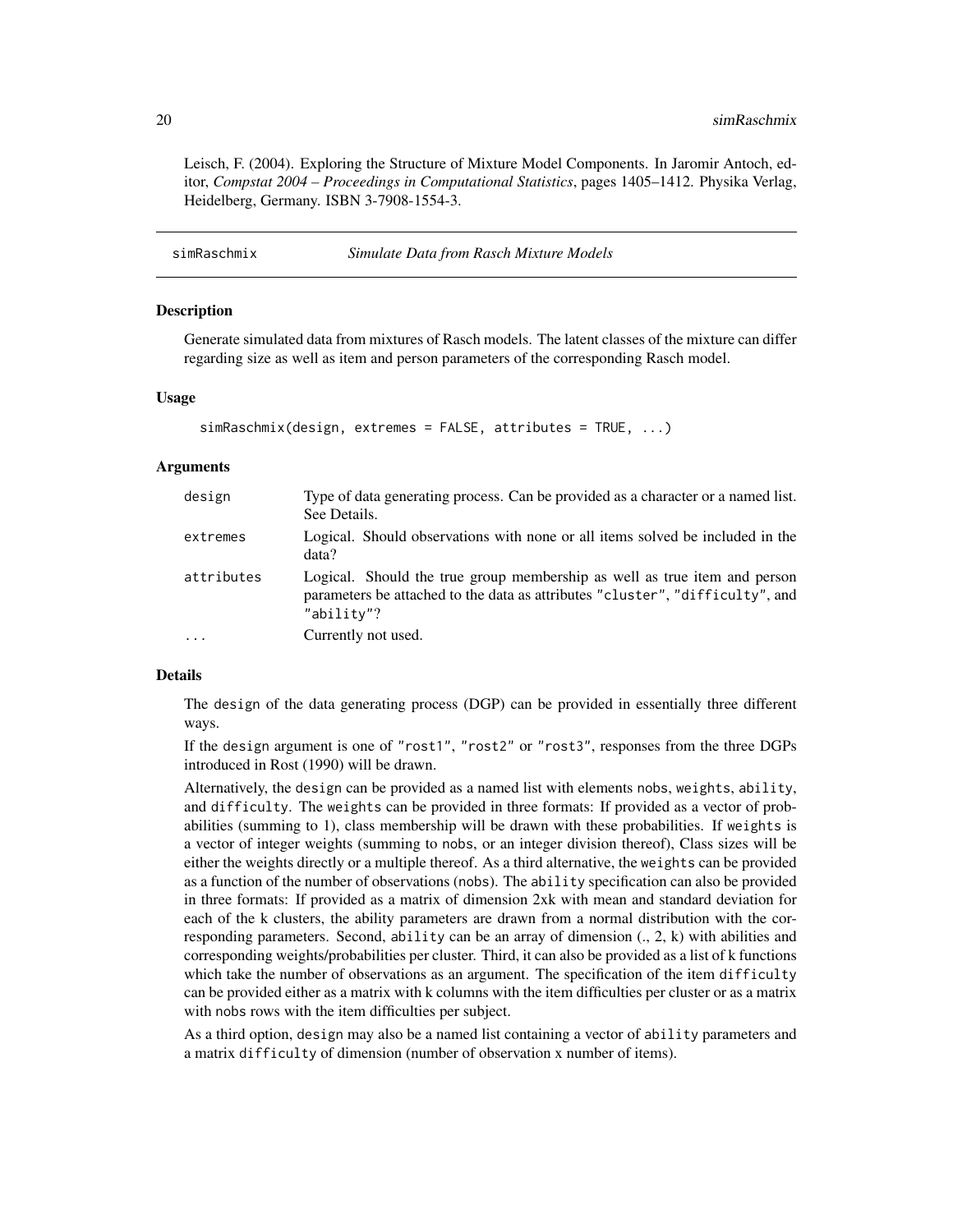#### <span id="page-20-0"></span>simRaschmix 21

#### Value

A matrix of item responses with dimension (number of observations x number of items). If attributes = TRUE, the matrix has attributes cluster, ability, and difficulty. The class memberships cluster are only returned when not provided implicitly through and a vector of abilties and a difficulty matrix with entries for each subject.

#### References

Frick, H., Strobl, C., Leisch, F., and Zeileis, A. (2012). Flexible Rasch Mixture Models with Package psychomix. *Journal of Statistical Software*, 48(7), 1–25. [http://www.jstatsoft.org/](http://www.jstatsoft.org/v48/i07/) [v48/i07/](http://www.jstatsoft.org/v48/i07/).

Rost, J. (1990). Rasch Models in Latent Classes: An Integration of Two Approaches to Item Analysis. *Applied Psychological Measurement*, 14(3), 271–282.

#### See Also

[raschmix](#page-10-1)

#### Examples

```
#################
## Rost's DGPs ##
#################
```

```
suppressWarnings(RNGversion("3.5.0"))
set.seed(1990)
```

```
## DGP 1 with just one latent class
r1 <- simRaschmix(design = "rost1")
## less than 1800 observations because the extreme scorers have been removed
table(attr(r1, "ability"))
table(rowSums(r1))
```

```
## DGP 2 with 2 equally large latent classes
r2 <- simRaschmix(design = "rost2", extreme = TRUE)
## exactly 1800 observations including the extreme scorers
table(attr(r2, "ability"))
table(rowSums(r2))
```

```
## DGP 3 with 3 latent classes
r3 <- simRaschmix(design = "rost3")
## item parameters in the three latent classes
attr(r3, "difficulty")
```

```
####################################
## flexible specification of DGPs ##
####################################
```

```
suppressWarnings(RNGversion("3.5.0"))
set.seed(482)
```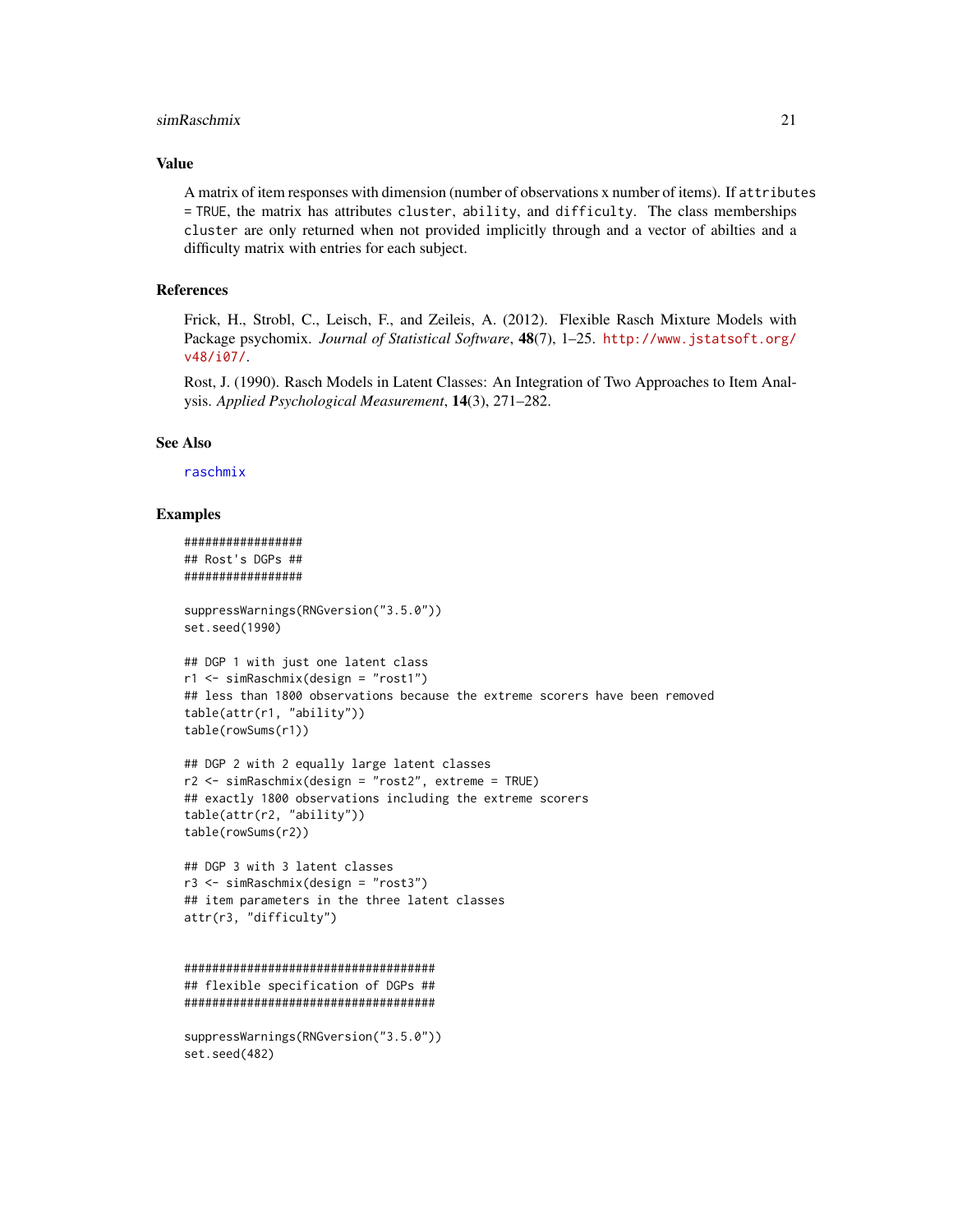```
## number of observations
nobs < -8## relative weights
weights <- c(1/4, 3/4)
## exact weights: either summing to nobs or an integer division thereof
weights <-c(2, 6)weights \leq c(1, 3)
## weights as function
## here the result is the same as when specifying relative weights
weights \leq function(n) sample(size = n, 1:2, prob = c(1/4, 3/4), replace
= TRUE)
## class 1: only ability level 0
## class 2: normally distributed abilities with mean = 2 and sd = 1
ability \le cbind(c(0, 0), c(2, 1))
## class 1: 3 ability levels (-1, 0, 1); class 2: 2 ability levels (-0.5, 0.5)
## with equal probabilities and frequencies, repectively
ability \leq array(c(cbind(-1:1, rep(1/3, 3)), cbind(-1:1/2, c(0.5, 0, 0.5))),
  dim = c(3, 2, 2)ability \leq array(c(cbind(-1:1, rep(1, 3)), cbind(-1:1/2, c(1, 0, 1))),
  dim = c(3, 2, 2)## ability as function
ability <- list(
  function(n) rnorm(n, mean = 0, sd = 0.5),
  function(n) sample(c(-0.5, 0.5), size = n, replace = TRUE)
)
## difficulty per latent class
difficulty <- cbind(c(-1,1, rep(0,8)), c(rep(0,8),1,-1))## simulate data
dat \leq simRaschmix(design = list(nobs = nobs, weights = weights,
  ability = ability, difficulty = difficulty))
## inspect attributes and raw scores
table(attr(dat, "cluster"))
hist(attr(dat, "ability"))
barplot(table(rowSums(dat)))
attr(dat, "difficulty")
## specification of DGP only via ability and difficulty
## one vector of abilities of all subjects
ability \leq c(rnorm(4, mean = 0, sd = 0.5), sample(c(-0.5, 0.5), size = 4,
 replace = TRUE))
## difficulty per subject
difficulty <- matrix(c(rep(c(-1,1,rep(0,8)), 4), rep(c(rep(0,8),1,-1), 4)),
  nrow = 8, byrow = TRUE)
## simulate data
dat <- simRaschmix(design = list(ability = ability, difficulty = difficulty))
```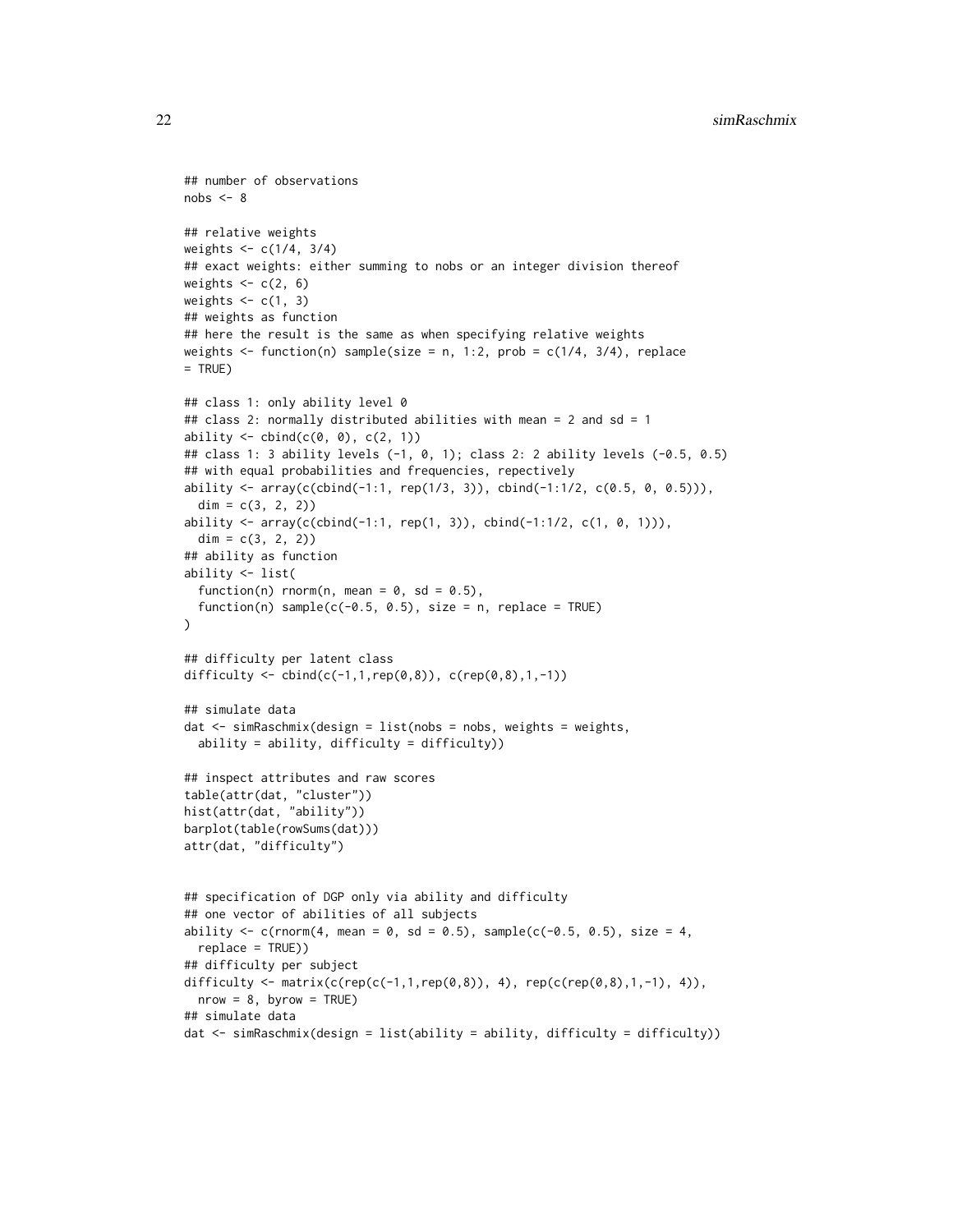#### simRaschmix 23

```
## inspect attributes and raw scores
hist(attr(dat, "ability"))
barplot(table(rowSums(dat)))
attr(dat, "difficulty")
```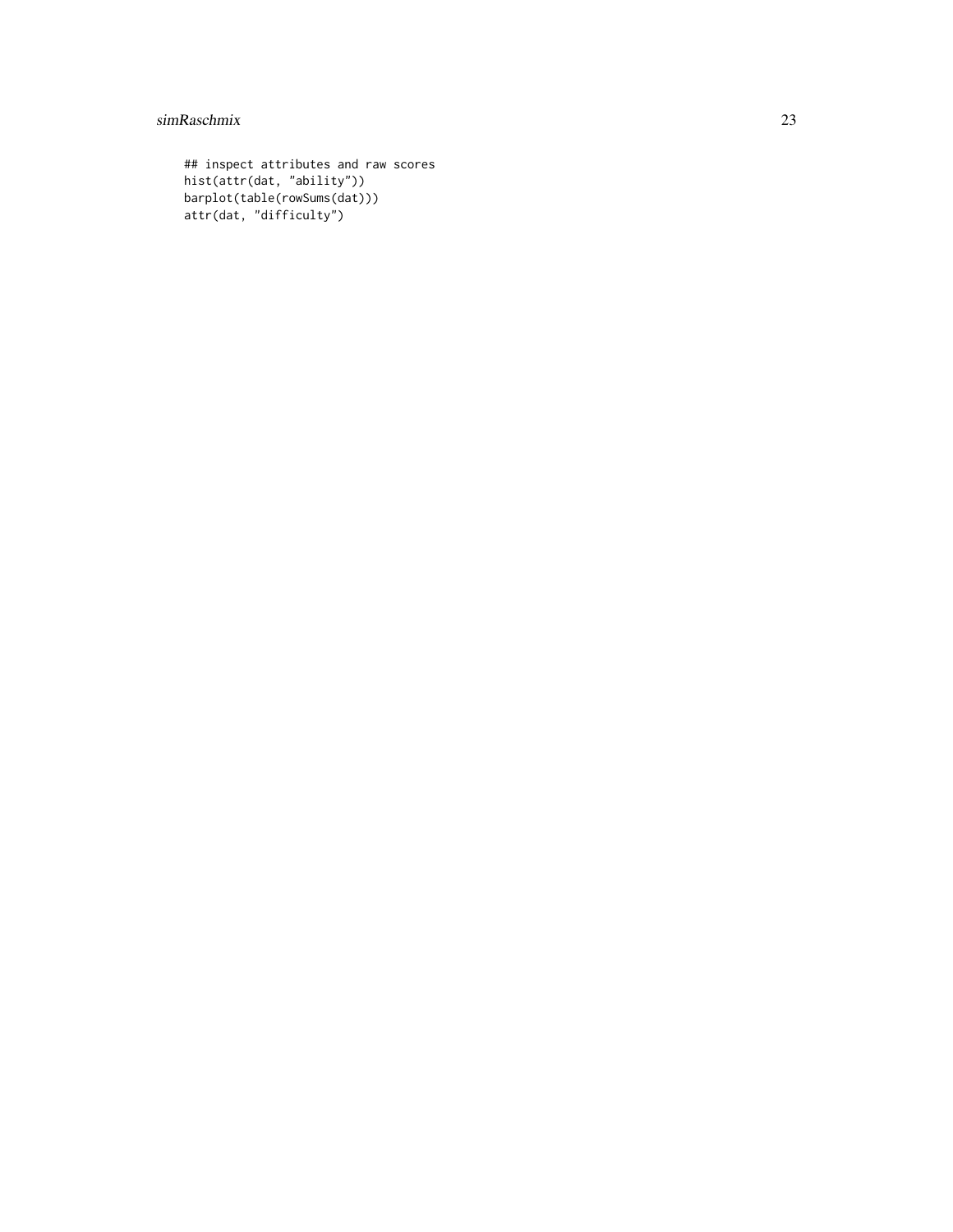# <span id="page-23-0"></span>**Index**

∗Topic Bradley-Terry model btmix, [2](#page-1-0) ∗Topic Rasch model raschmix, [11](#page-10-0) simRaschmix, [20](#page-19-0) ∗Topic classes btmix-class, [4](#page-3-0) mptmix-class, [10](#page-9-0) raschmix-class, [16](#page-15-0) ∗Topic effects plot effectsplot, [6](#page-5-0) ∗Topic hplot effectsplot, [6](#page-5-0) ∗Topic item response raschmix, [11](#page-10-0) simRaschmix, [20](#page-19-0) ∗Topic methods btmix-methods, [6](#page-5-0) raschmix-methods, [17](#page-16-0) raschmix-plot-method, [18](#page-17-0) ∗Topic mixture model btmix, [2](#page-1-0) mptmix, [8](#page-7-0) raschmix, [11](#page-10-0) simRaschmix, [20](#page-19-0) ∗Topic paired comparisons btmix, [2](#page-1-0) ∗Topic raschmix-plot raschmix-plot-method, [18](#page-17-0) ∗Topic simulated data simRaschmix, [20](#page-19-0) ∗Topic worth btmix-methods, [6](#page-5-0) raschmix-methods, [17](#page-16-0)

allEffects, *[7](#page-6-0)* allEffects.btmix *(*effectsplot*)*, [6](#page-5-0) allEffects.mptmix *(*effectsplot*)*, [6](#page-5-0) allEffects.raschmix *(*effectsplot*)*, [6](#page-5-0) btmix, [2,](#page-1-0) *[5](#page-4-0)*, *[7](#page-6-0)* btmix-class, [4](#page-3-0) btmix-methods, [6](#page-5-0)

effect, *[7](#page-6-0)* effect.btmix *(*effectsplot*)*, [6](#page-5-0) effect.mptmix *(*effectsplot*)*, [6](#page-5-0) effect.raschmix *(*effectsplot*)*, [6](#page-5-0) effectsplot, [6](#page-5-0) effectsplot,btmix-method *(*effectsplot*)*, [6](#page-5-0) effectsplot,mptmix-method *(*effectsplot*)*, [6](#page-5-0) effectsplot, raschmix-method *(*effectsplot*)*, [6](#page-5-0) effectsplot.efflist *(*effectsplot*)*, [6](#page-5-0) effectsplot.effpoly *(*effectsplot*)*, [6](#page-5-0)

flexmix, *[2](#page-1-0)[–4](#page-3-0)*, *[8,](#page-7-0) [9](#page-8-0)*, *[11](#page-10-0)[–13](#page-12-0)* FLXMCbtreg *(*btmix*)*, [2](#page-1-0) FLXMCmpt *(*mptmix*)*, [8](#page-7-0) FLXMCrasch *(*raschmix*)*, [11](#page-10-0)

#### glm, *[7](#page-6-0)*

```
histogram.raschmix
        (raschmix-plot-method), 18
```
itempar,raschmix-method *(*raschmix-methods*)*, [17](#page-16-0)

mptmix, *[7](#page-6-0)*, [8,](#page-7-0) *[10](#page-9-0)* mptmix-class, [10](#page-9-0) mptmodel, *[8](#page-7-0)* multinom, *[7](#page-6-0)*

parameters,raschmix-method *(*raschmix-methods*)*, [17](#page-16-0) plot,raschmix,missing-method *(*raschmix-plot-method*)*, [18](#page-17-0)